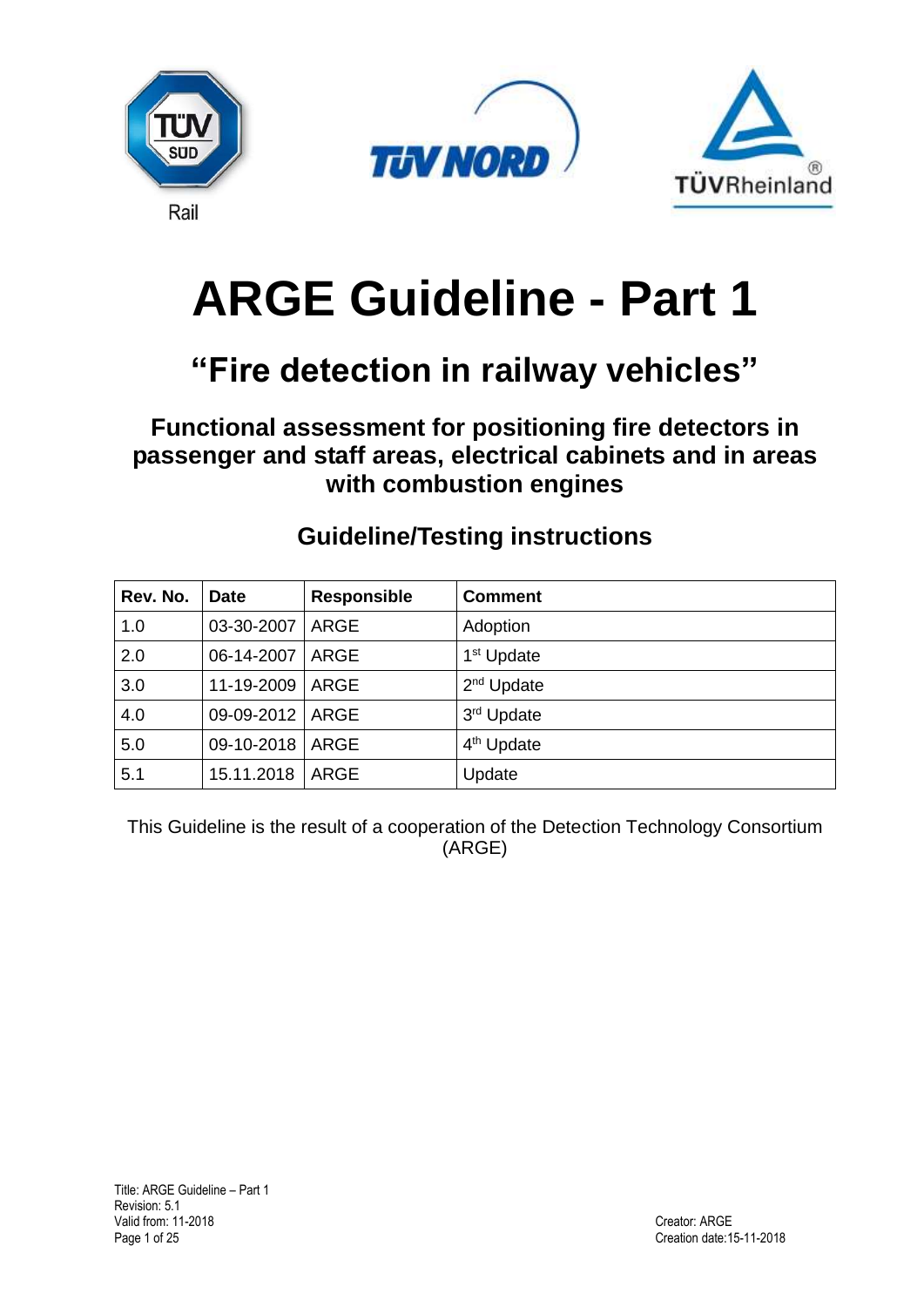

### **List of Contents**

| $\mathbf{1}$ .    |      |                                                                                                                                                                                                                                |  |
|-------------------|------|--------------------------------------------------------------------------------------------------------------------------------------------------------------------------------------------------------------------------------|--|
|                   | 1.1. |                                                                                                                                                                                                                                |  |
|                   | 1.2. |                                                                                                                                                                                                                                |  |
|                   | 1.3. |                                                                                                                                                                                                                                |  |
|                   | 1.4. |                                                                                                                                                                                                                                |  |
|                   | 1.5. |                                                                                                                                                                                                                                |  |
| 2.                |      | TEST SPECIFICATION FOR THE FUNCTIONAL ASSESSMENT OF                                                                                                                                                                            |  |
| 3.                |      | ASSESSMENT FOR DETECTOR POSITIONING AND SELECTION  8                                                                                                                                                                           |  |
|                   | 3.1. |                                                                                                                                                                                                                                |  |
|                   | 3.2. |                                                                                                                                                                                                                                |  |
|                   |      |                                                                                                                                                                                                                                |  |
|                   |      |                                                                                                                                                                                                                                |  |
|                   |      |                                                                                                                                                                                                                                |  |
|                   | 3.3. |                                                                                                                                                                                                                                |  |
|                   |      |                                                                                                                                                                                                                                |  |
|                   |      |                                                                                                                                                                                                                                |  |
|                   |      |                                                                                                                                                                                                                                |  |
| $\mathbf{4}$      |      |                                                                                                                                                                                                                                |  |
| 5.                |      |                                                                                                                                                                                                                                |  |
| <b>APPENDIX 1</b> |      |                                                                                                                                                                                                                                |  |
| <b>APPENDIX 2</b> |      | TEMPLATE F-1 "RESULT DOCUMENTATION OF DETECTION TEST" 16                                                                                                                                                                       |  |
| <b>APPENDIX 3</b> |      | TEMPLATE F-2 "DOCUMENTATION OF THE DETECTION TEST" 17                                                                                                                                                                          |  |
| <b>APPENDIX 4</b> |      | SPECIFICATION FOR TEST EQUIPMENT FOR FUNCTIONAL TESTS                                                                                                                                                                          |  |
|                   |      | APPENDIX 5 GENERATION OF TEST FOG FOR PERFORMING THE FUNCTIONAL                                                                                                                                                                |  |
| <b>APPENDIX 6</b> |      | SPECIFICATION FOR FIRE DETECTION POSITIONING IN SMALL<br>PLACES OF INSTALLATION/TECHNICAL CABINETS                                                                                                                             |  |
| <b>APPENDIX 7</b> |      | SPECIFICATION FOR ASSESSING DETECTOR POSITIONING<br>(TEMPERATURE SENSING) IN LARGE PLACES OF INSTALLATION<br>(E. G. ENGINE ROOMS) AND EXTERNAL TECHNICAL EQUIPMENT<br>(E. G. UNDERFLOOR AREAS) BY NUMERICAL FIRE SIMULATION 24 |  |
| <b>APPENDIX 8</b> |      |                                                                                                                                                                                                                                |  |
|                   |      |                                                                                                                                                                                                                                |  |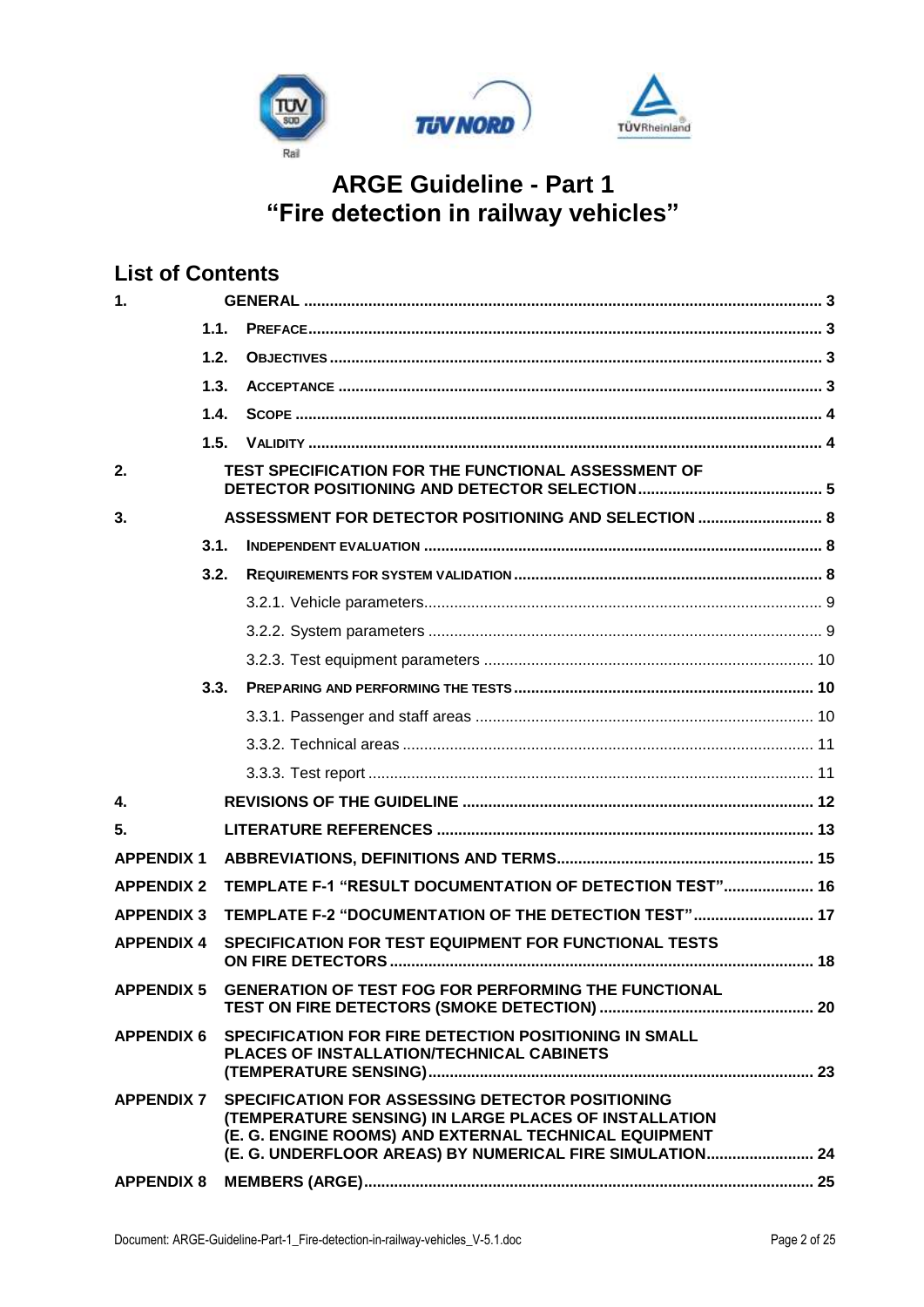

### <span id="page-2-0"></span>**1. General**

The purpose of the Guideline is the functional assessment of fire detection systems related to the determination of their response time depending on their specific positioning. It respects criteria such as smoke, heat and radiation from possible fire incidents in railway vehicles.

The assessment focuses on positioning of fire detectors in passenger areas as well as inside technical equipment of railway vehicles.

The rules and standards in the present document are valid in their latest version.

### <span id="page-2-1"></span>**1.1. Preface**

The Technical Specifications for Interoperability (TSI), the current generally accepted technical rules and the European Standard EN 45545-6 include requirements for the installation of fire detection systems. Some requirements for the assessment procedure are included in Standard EN 50553. The purpose of Standard EN 50553 is to define requirements for railway vehicles in terms of running capability in case of fire, whereas the ARGE Guideline focuses on the aim "to protect passengers and staff". Thus, the assessment procedures are more conservative than the requirements in Standard EN 50553.

To provide complete planning guarantee for the installation of fire detection systems in railway vehicles, system specific requirements for design, construction and assessment are needed.

This Guideline identifies the required criteria for the practical assessment.

### <span id="page-2-2"></span>**1.2. Objectives**

With respect to the protective aims defined in laws, regulations and generally accepted technical rules a fire incident must already be detected during the formation phase (e. g. smoldering fire) or after the inflammation (e. g. liquid fire). The requirement is to protect passengers and staff in railway vehicles. The objective is to ensure health conditions acceptable for a safe evacuation, which is also intended by TSI and the series of standards of EN 45545.

The objective is a consistent and repeatable assessment process for fire detection technology in railway vehicles applicable in passenger areas and for technical equipment. Other assessment processes or the use of invalid processes are currently not repeatable or specified by differing objectives (e. g. EN 50553). These are not suitable for the assessment process regarding the objective of this Guideline.

### <span id="page-2-3"></span>**1.3. Acceptance**

Since its release, the ARGE Guideline has been a generally accepted code of practice in the process of railway vehicle accreditation.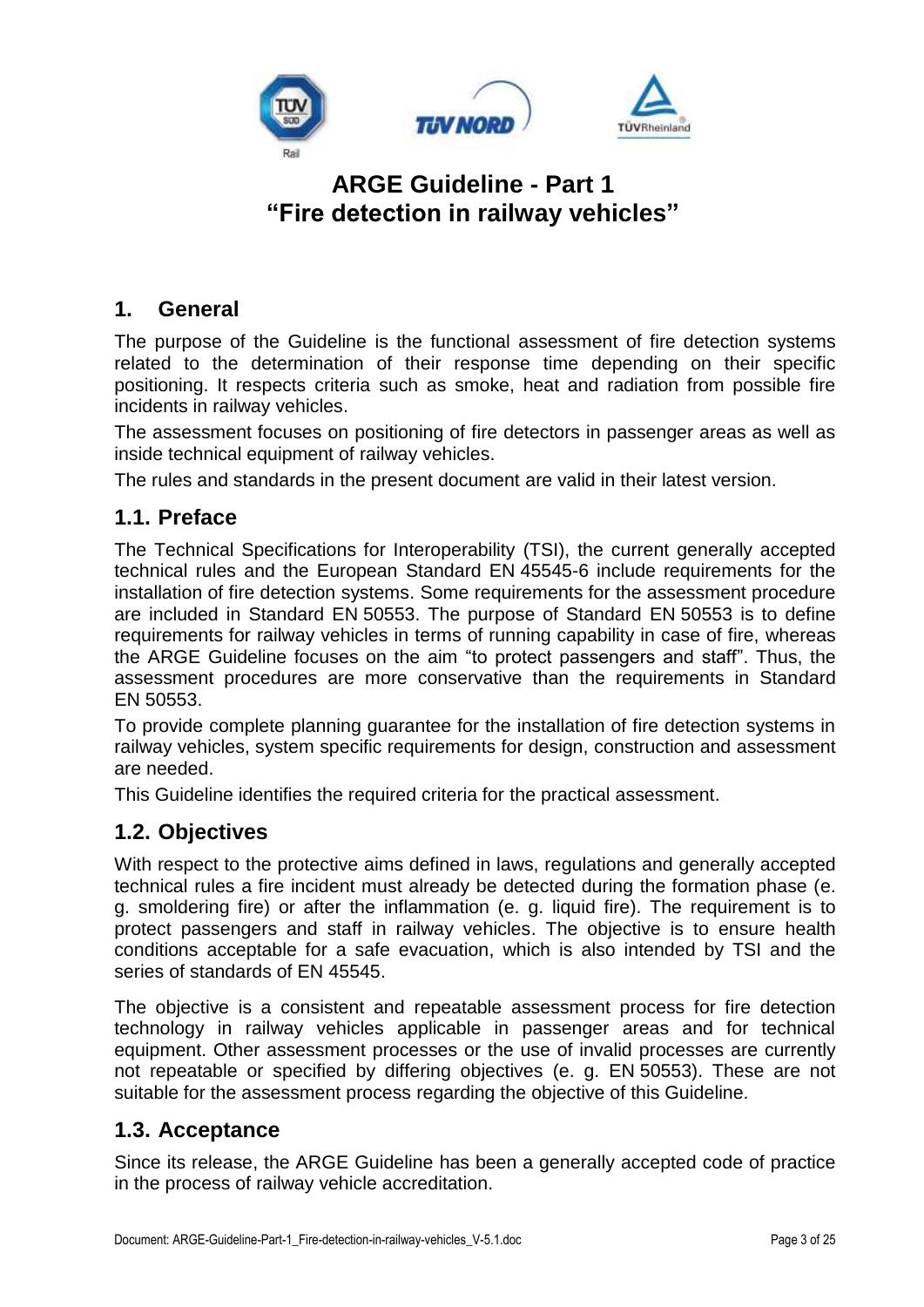

### <span id="page-3-0"></span>**1.4. Scope**

This Guideline is used for verifying the correct and functional position of fire detectors, whereas smoke, hot gases or flames must be detected within the defined time in the fire scenario.

- It is recommended to use the Guideline for the system design, i. e. determining the positioning of the detectors with respect to the potential fire starting points and the related fire development as well as to environmental conditions that may occur during operation. This can be done by the manufacturer/supplier of the fire detection system or by the vehicle manufacturer.
- The application of the Guideline for assessing the specified function serves the final verification of the detector position and detector selection in terms of confirming compliance with the time limit for fire detection. The assessment must be acknowledged by officially recognized experts in collaboration with the manufacturers/suppliers, so that an assessment is available for the approval body.

#### <span id="page-3-1"></span>**1.5. Validity**

This Guideline applies to the use in railway vehicles and other track guided systems equipped with fire detection systems.

As necessary the Guideline can be applied to comparable technical systems (e. g. buses).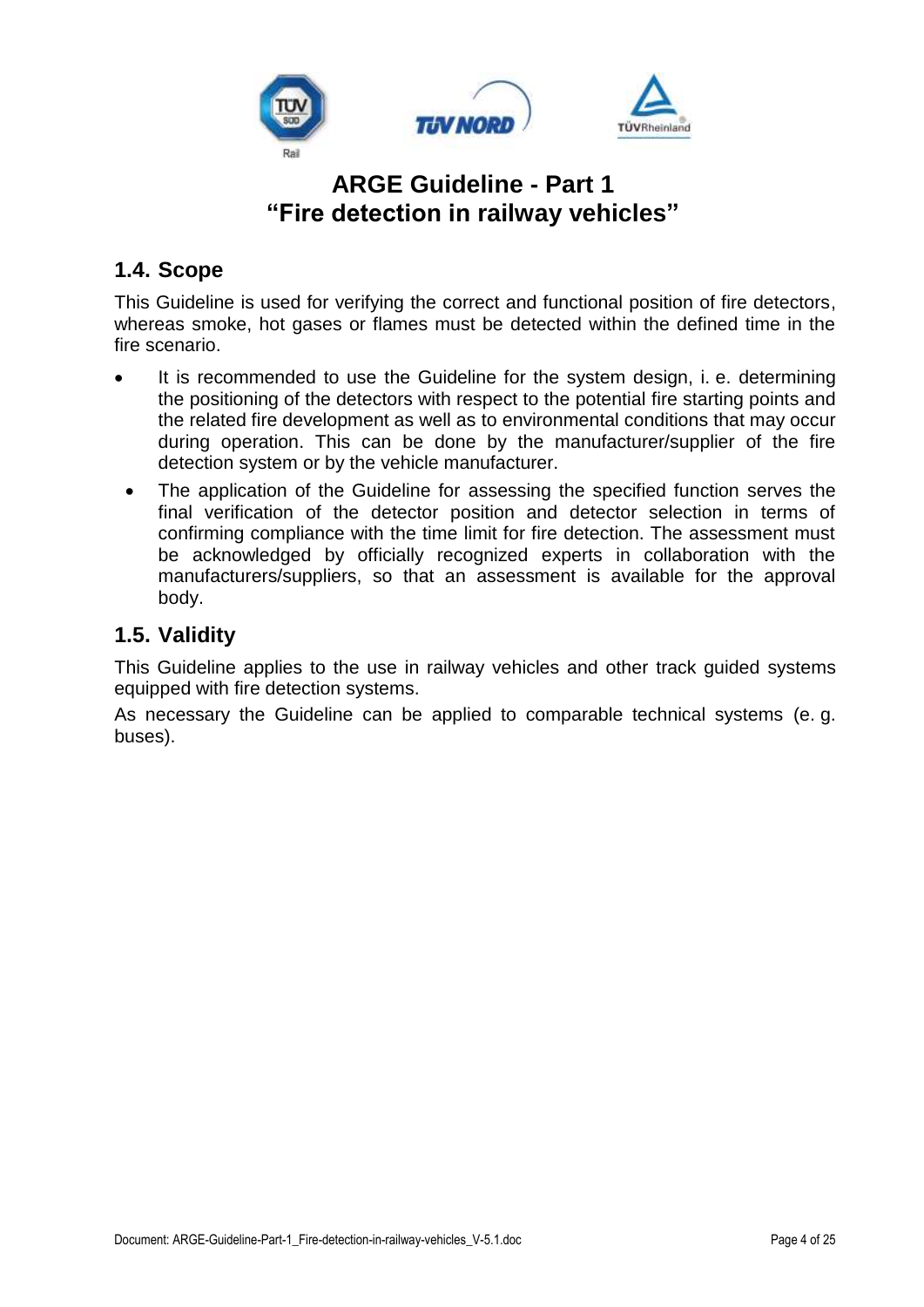

### <span id="page-4-0"></span>**2. Test specification for the functional assessment of detector positioning and detector selection**

This test specification focuses exclusively on positioning and selection of the fire detectors in relation to the potential fire starting points.

To meet the requirement of early fire detection, the following test criteria have been defined:

#### **A) Testing detection of fire – smoke as parameter:**

1. The simulation of smoke release in passenger areas (e. g. passenger compartments, lobbies, WCs) is based on the test fire "burning of a travel bag ignited by a 100 g paper cushion" [/P-1/.](#page-12-1)

Note:

- − The smoke release of a UIC paper cushion is not sufficient for a fire detection. It is only a repeatable ignition source which develops fire effluents in combination with the ignition object (travel bag or equivalent).
- In EN 50553, the test fire for passenger and staff areas is defined as ignition model 5 from EN 45545, Appendix A. However, in this case, ignition model 5 does not represent the real/increasing fire development during the development phase.
- 2. The simulation of smoke release in electrical/technical cabinets is based on the test fire "cables with thermal overload["/P-1/.](#page-12-1)

Note:

In EN 50553, the test fire for electrical/technical areas is defined as a test with an "alternative burner", according to ISO/TR 9705-2, "Fire behavior of construction materials". This test is not fully based on real fire scenarios inside technical areas; in particularly for electrical devices in railway vehicles.

3. For the simulation of smoke release, thermally driven cold smoke or fog generated from a fluid is used. Over the test period, the smoke release is increased in accordance with the defined test fire criteria.

Note:

- The geometric requirements regarding thermal power generation of the fog must be fulfilled. The generated fog must not decompose by the thermal lift. If the fog does decompose, another fog fluid (e. g. "Slow Fog", supplier LookSolution) can be used. This validation of changes regarding the requirement above must be proven.
- − For the proof of smoke detection EN 50553 refers to EN 61034-1 "Measurement of smoke density of cables burning under defined conditions". The requirements for measuring the smoke density described therein, in this case based upon cable burnings, might be insufficient for assessing the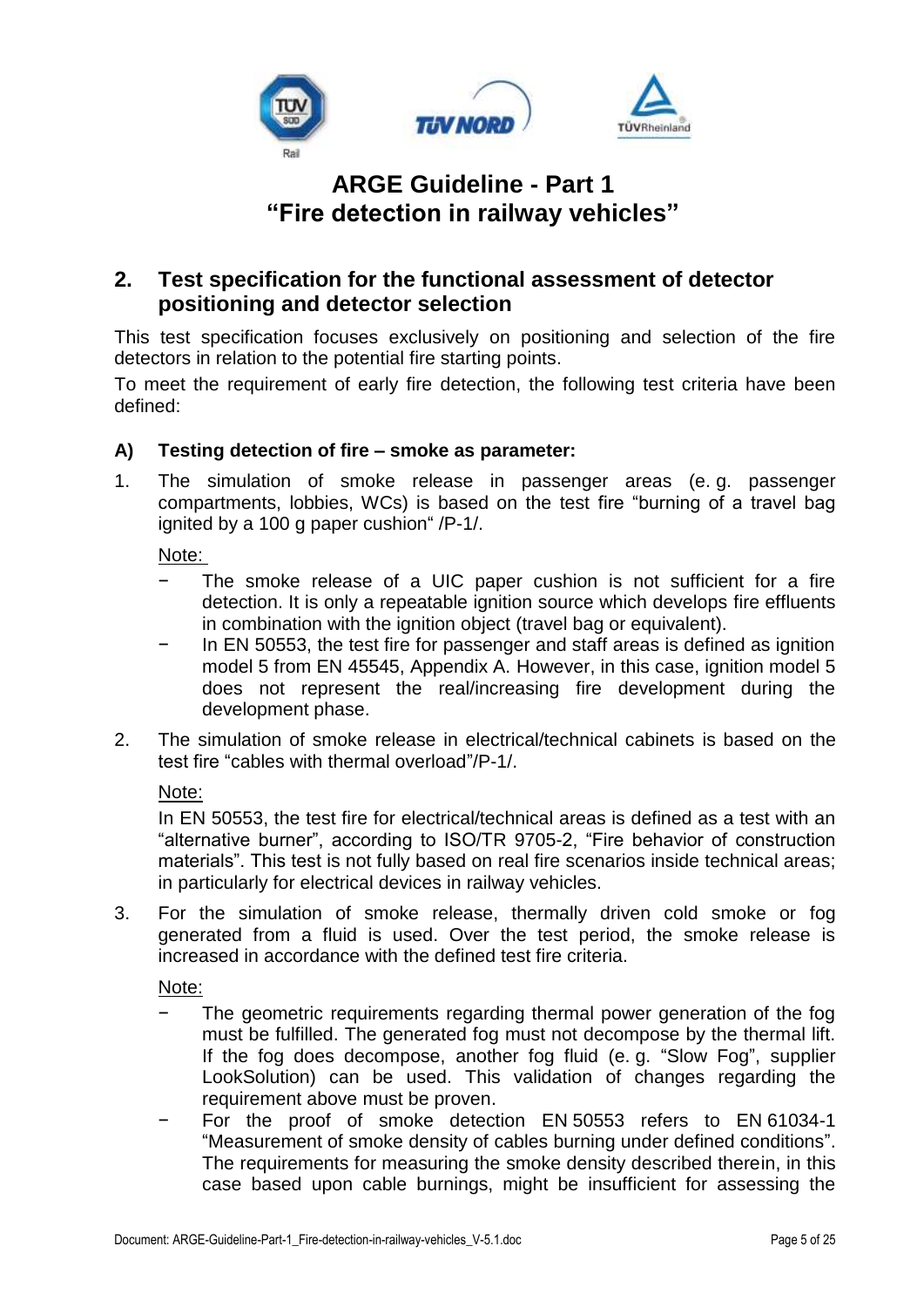

position and selection of fire detectors e. g. in passenger areas. In addition, it would require a disproportionate amount of effort in the real vehicle.

The fire detection system in **passenger and staff compartments** must respond within **60 seconds** after the beginning of smoke release under all operational conditions.

The response time of 60 seconds may be exceeded by 100% at maximum if the following two conditions are fulfilled:

- **The operatating company accepts this variation in connection with the** notified operational concept. In addition, there is a confirmed evacuation concept for the scope of application which takes into account escape and evacuation situations in the infrastructure.
- The fire detection system is not being used for initiating a self-rescue from the train, for activating the closing mechanism or for deactivating hold-open devices for fire barrier doors, or for activating a fire suppression system.

#### Note:

In EN 50553 there is no response time specified for the protection of passengers and staff. To guarantee the function of railway vehicles regarding passenger and staff areas the response time is 2 minutes. To guarantee the aim "to protect passengers and staff" in combination with the considered reaction and evacuation time of passengers the ARGE experts evaluate this time as too long.

In **technical areas** the fire detection system must respond within **120 seconds** after the beginning of the cold smoke release under all possible operational conditions (note external ventilation influences during vehicle running).

In contrast, in **technical areas with combustion engines** the response time may not exceed **60 seconds** because of the high risk of extensive material damage.

#### Note:

In technical areas with combustion engines smoke should generally not be used as parameter for fire detection because of the risk of contamination resulting in low system availability.

The specified period of time includes the alarm transmission from detector to persons (passengers and/or staff).

#### **B) Testing detection of fire – temperature as parameter:**

- 1. For the assessment process the simulation of temperature development in places of technical equipment is not practicable, is too complex and partly hazardous.
- 2. The installation of heat detectors has been specified based on 1:1 fire tests in technical cabinets [see [Appendix](#page-23-0) 7]. The correct geometrical arrangement of the detectors, taking into account the aerodynamic conditions, can be visually verified in the monitored area.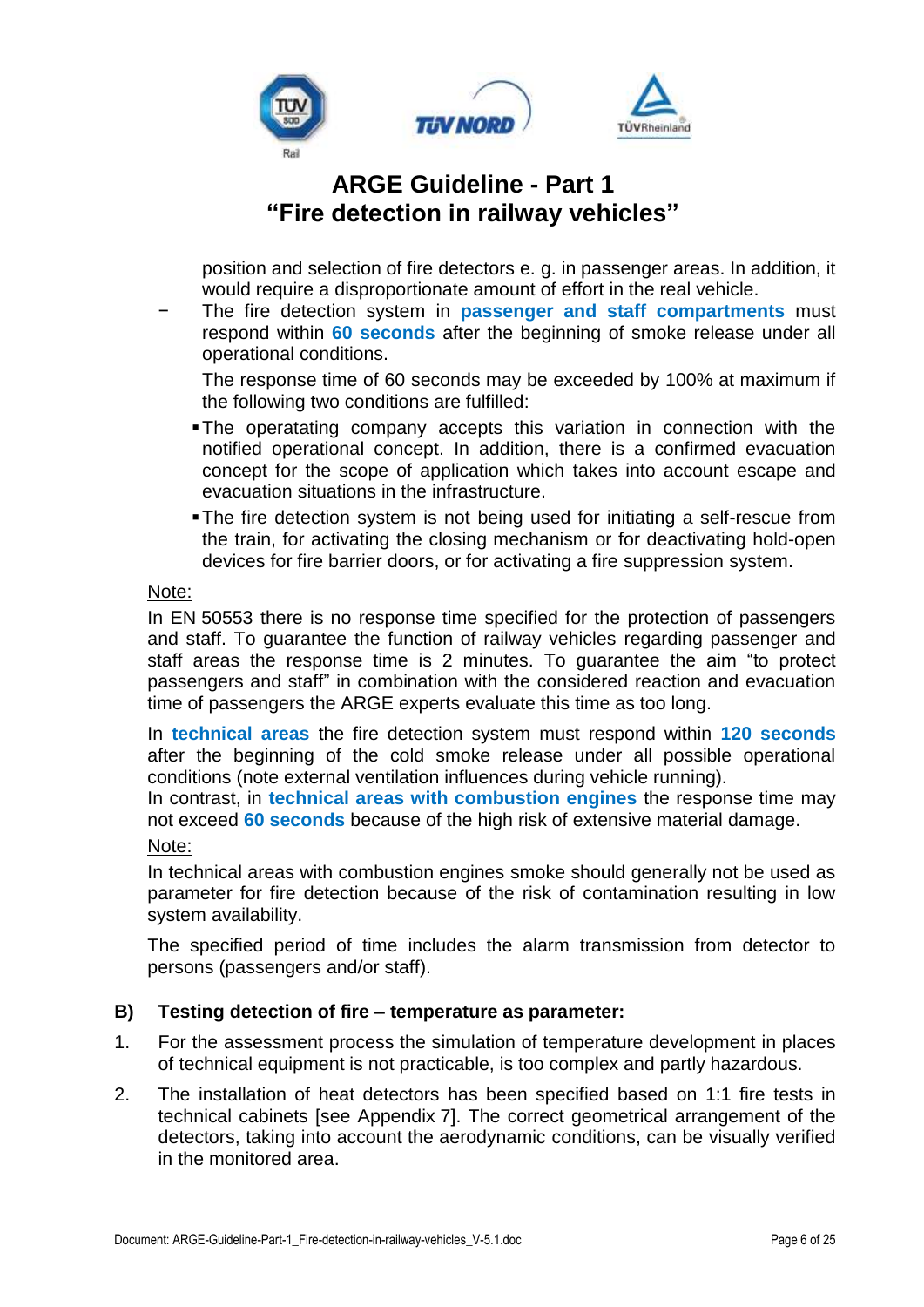

3. In large technical areas with forced ventilation (e. g. engine rooms) and in equipment installed outside of the vehicle body (e. g. underfloor areas), the correct spatial arrangement of the detectors must be demonstrated in connection with the aerodynamic conditions in the monitored space or area by numerical fire simulations or equivalent methods (e. g. fire test). The simulations are subject to determined inputs and/or simulation conditions [see [Appendix](#page-24-0) 8].

#### Note:

EN 50553 also refers to CFD modelling for technical areas (electrical areas and engine rooms). However, for such simulations, no input criteria or conditions are defined. Concerning the ignition source, reference is made to the ignition model 5 from EN 45545, Appendix A.

4. For the installation of line detectors in underfloor risk areas, an assessment process is not necessary, if the risk areas determined by the fire hazard analysis are completely and directly monitored. Operational influences (e. g. aerodynamic conditions) have to be taken into account.

#### **Note for the system concept:**

In passenger areas, temperature should generally not be used as parameter for fire detection because the result is an advanced fire incident with significant consequences.

Detection using the parameter temperature in passenger and staff areas is allowed, when the ensured and verified response time does not exceed 60 seconds.



**Figure 1: Schematic of smoke and temperature development of fire**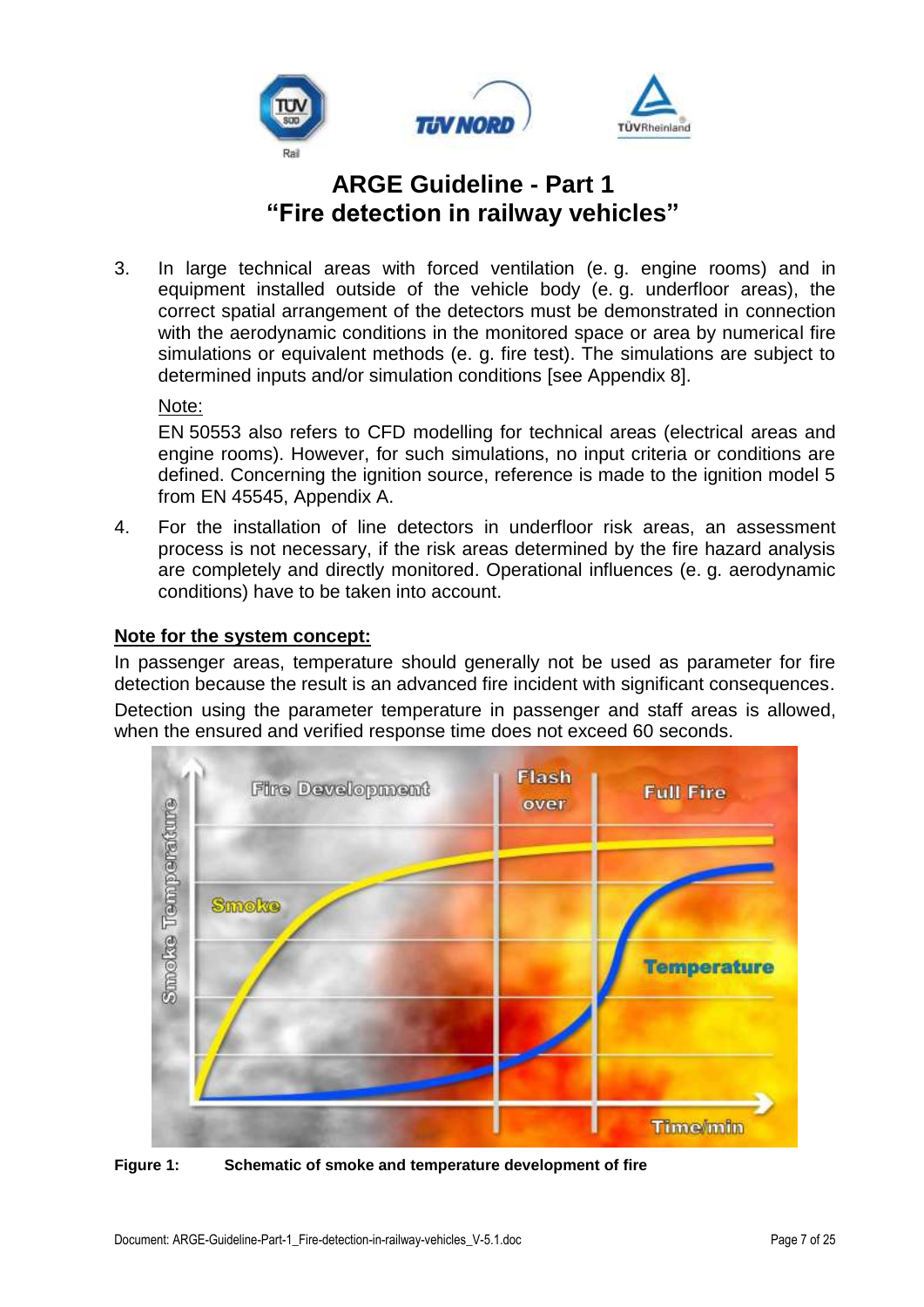

The system functionality including fault simulations and the related reactions of the fire detection system and/or the signals released are not part of this test specification. These topics are considered in ARGE Guideline - Part 3.

<span id="page-7-0"></span>The system functionality has to be specified by the vehicle operating railway company, as here, the focus lies on reliability and availability of the system. For the system design, this is an important design basis.

### **3. Assessment for detector positioning and selection**

The assessment process verifies that the installed fire detection equipment can detect a fire incident in accordance with the specification.

The type testing (functional test of the interface between fire detection system and vehicle) should also be applied during the system design. This ensures a high probability of success for the type testing.

EN 50553 does not define any parameters related to assessment processes.

#### <span id="page-7-1"></span>**3.1. Independent evaluation**

The evaluation complies with the appropriate approval process of the railway vehicle, for example:

- inspection body ISO/IEC 17020 Type A, accredited as specialist for fire safety in railway vehicles, with European evaluations of conformity according to the Technical Specifications for Interoperability (TSI),
- expert which is acknowledged by the appropriate body in the national approval process or
- other national acknowledged bodies.

This also applies to deviations from evaluation criteria mentioned in this Guideline. Note: The test should be performed by a test center which is acknowledged according to ISO/IEC 17025, accredited according to this Guideline.

### <span id="page-7-2"></span>**3.2. Requirements for system validation**

To carry out the tests, at least the documentation that describes the system functions must be available.

A successfully type testing requires analysis of the general function with regard to railway standards, reliability and environmental conditions.

Assessments from accredited test centers or test laboratories will be accepted. Reference is also made to the requirements according to EN45. For the fire detection elements proof must be provided in accordance with the standards EN 54 and EN 60730 by submiting a test report or a certificate.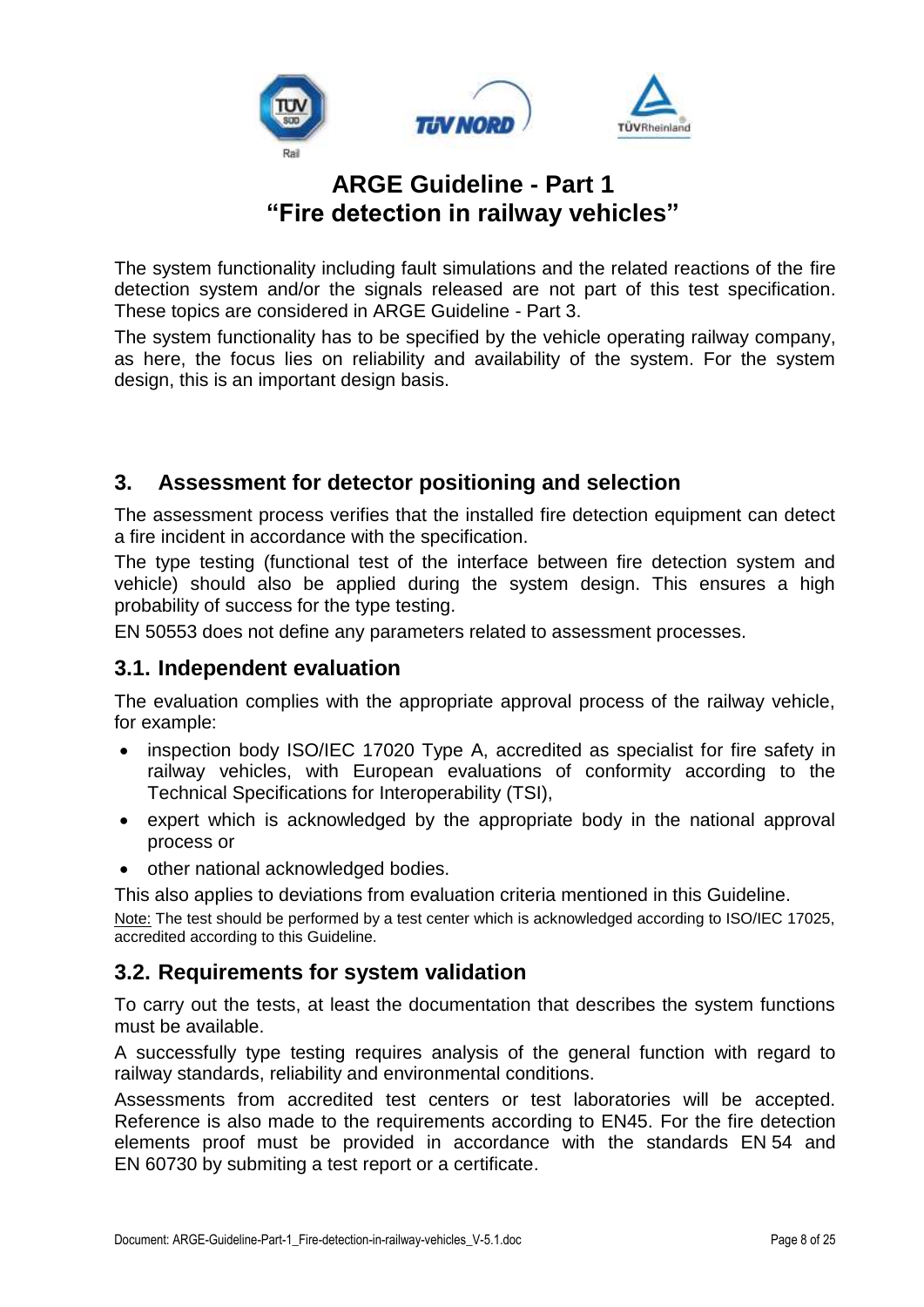

#### <span id="page-8-0"></span>**3.2.1. Vehicle parameters**

For planning and performing the tests, the following information related to the test object (passenger area or staff area or technical area) are needed:

- Description of the individual railway vehicle or the semi-permanently coupled train set, in line with the operational use and the associated ambient conditions (e. g. tunnel operation)
- Control and regulation concept for the HVAC units (in terms of ventilation, heating, cooling, humidifying, dehumidifying, air freshening) and air flow system (assembly of air ducts and air entrance/outlet, dynamic or static exhaust air routes)
- Information on door and window openings and their possible handling (e. g. open in normal service or only if ventilation equipment fails)
- Information on ventilation concepts of technical cabinets and machine rooms (e. g. static or dynamic ventilation)
- Information on areas or components with a fire risk in technical areas; refers mainly to staff areas and technical cabinets as well as to machine rooms for which the detection concept is designed - reference to fire risk assessment (in accordance to EN 45545-1).

The vehicle operation mode at the time of testing has to be documented. Deviations to the possible operation modes have to be identified and evaluated in terms of their impact (note the situation in pre-series vehicles, prototypes or future conversion vehicles). In case of non-acceptable deviations, verification tests can be required.

This situation shall also be considered in terms of preconditions for system specification tests, e. g. at an older type of railway vehicle.

#### <span id="page-8-1"></span>**3.2.2. System parameters**

For planning and performing the tests, the following information related to the fire detectors connected within the system is needed:

- Description of the fire detection system concerning the fire detectors function within the system (e. g. single function, collective function, redundant function)
- Description of the fire detector types and their positions (including possible variations) in the vehicle or the monitored area
- Proof of compliance with requirements for use in railway vehicles, possible requirements deviating from standards must be taken into account (e. g. corresponding conditions concerning operation and storage temperature).

If assessments based on other standards are submitted, equivalent assessments shall also be submitted.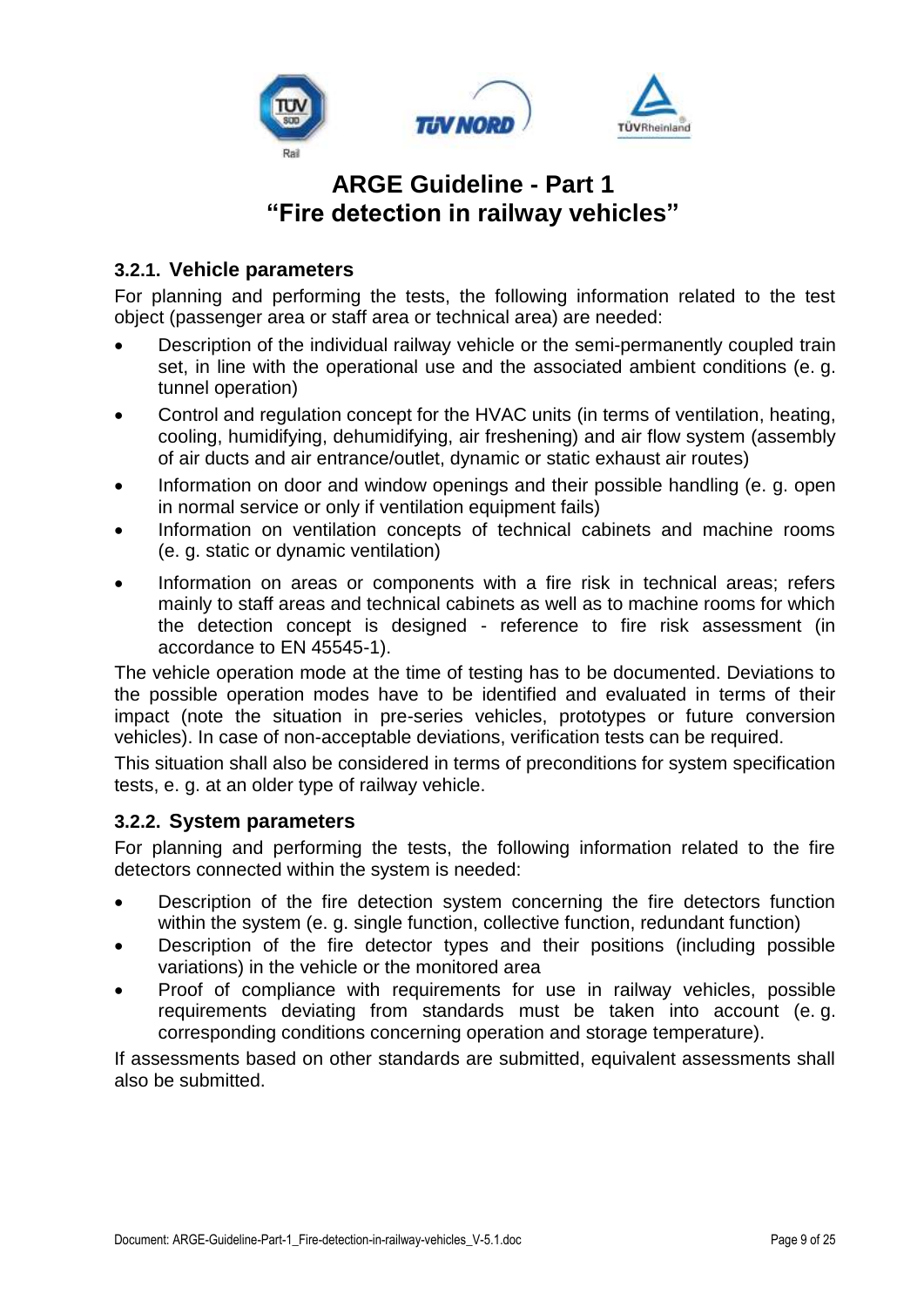

#### <span id="page-9-0"></span>**3.2.3. Test equipment parameters**

The requirements for the simulation of the "fire parameter smoke" and for the thermal lift characteristics are defined in Appendix 5 and 6.

This concerns the requirements of the fog generator e. g. fog intensity and controllability (e. g. "Viper NT from Look Solutions"), on the fog fluid in terms of stability and dwell time of the fog (e. g. "Regular-Fog" from Look Solutions) and the requirements for the thermal lift (hot gas generation).

As different fog generators might be used, they must meet certain minimum requirements [see [Appendix](#page-19-0) 6].

The equipment for generating thermal lift (fire pan) has to be designed and operated according to the requirements [see [Appendix](#page-17-0) 5]. The specification of the thermal lift determines the maximum allowed size of the fire pan. Smaller dimensions are to be considered as conservative. This is shown by the test report [P-5].

Appropriate assessments have to be made and to be confirmed in the template according to [Appendix](#page-15-0) 2 (focused on the characteristics and assessment of the test equipment) with a reference to the calibration document.

Following a successful assessment according to /P-1/ alternative simulations concerning the "fire parameter smoke" are permitted.

### <span id="page-9-1"></span>**3.3. Preparing and performing the tests**

The potential fire risks determine the testing.

#### <span id="page-9-2"></span>**3.3.1. Passenger and staff areas**

In passenger areas fire risks are defined by possible vandalism. For this reason the positioning of a 100 g paper cushion (with reference to UIC 564-2) at any point of the vehicle interior according to the following generally accepted technical rules requirements (with reference to EN 45545-1) is mentioned as example.

Therefore, the positioning of the test equipment and the realization of the test smoke's thermal lift should be focused in areas which

- a) are most unfavorable for quick fire detection,
- b) permit hidden ignition,
- c) can be used for storage of larger items of travel luggage.

The tests have to be performed with all possible air ventilation situations in service (e. g. ventilation ON, OFF, heating, cooling). Thereby individual tests can be omitted if the related situations are covered by other similar air ventilation situations.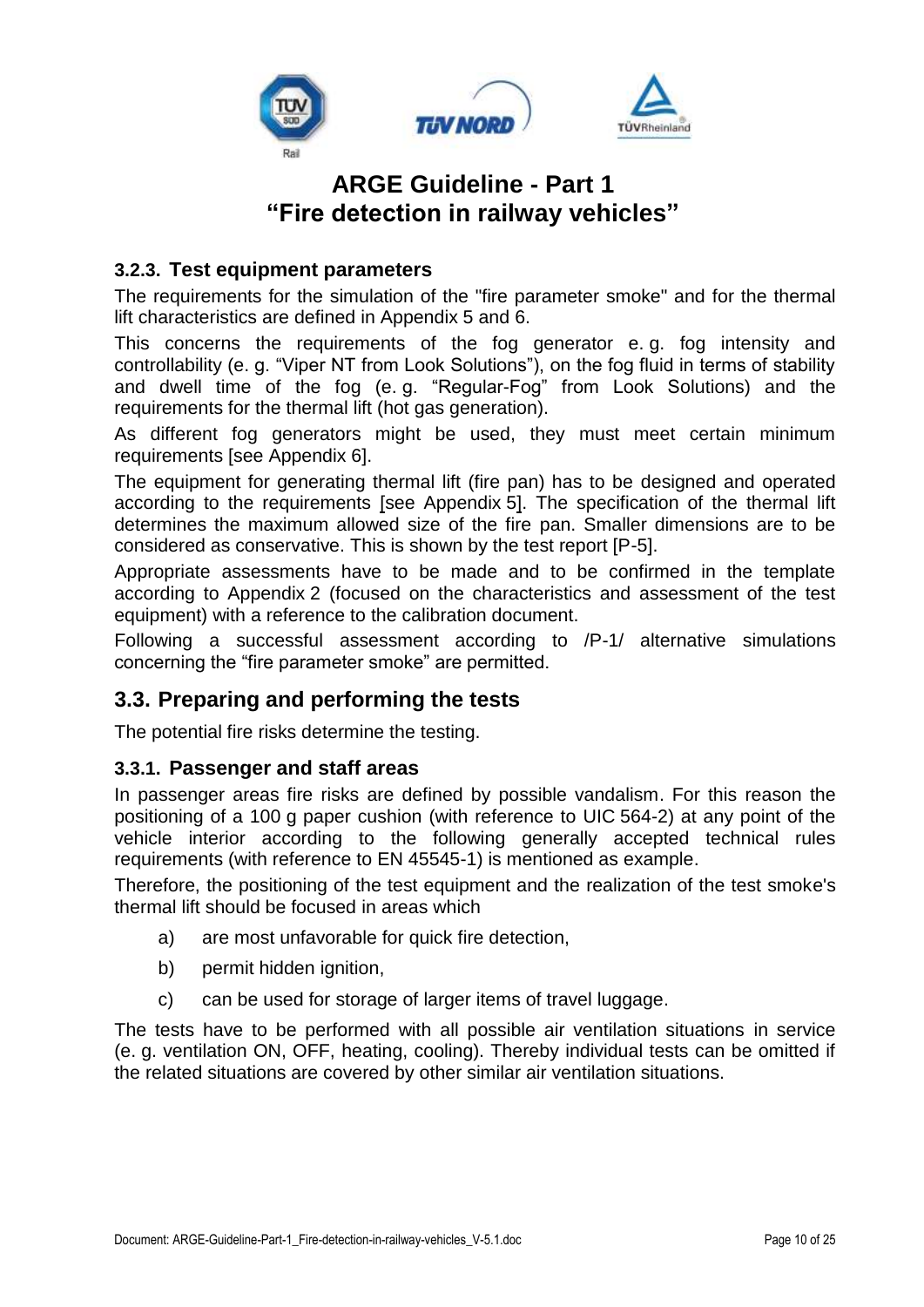

#### <span id="page-10-0"></span>**3.3.2. Technical areas**

Tests in technical areas such as technical cabinets require information on potential fire risks. This concerns, among other things, switching components for higher electrical power or components with hot surfaces in cases of failure.

The blow-out point of the test smoke should be located where

- a) the risk-bearing component is most unfavorable for quick fire detection,
- b) the air volume flow for heat removal at the risk-bearing component is the lowest,
- c) permanently hot surfaces can occur by liquid fire loads in cases of failure (e. g. diesel engine rooms and hydraulic systems).

The tests have to be performed using all possible air ventilation situations in service (e. g. ventilation ON, OFF). Thereby individual tests are not necessary if the related situations are covered by other similar air ventilation situations.

The thermal lift of the test smoke is not necessary for situation assessments in areas with high air ventilation.

If the assessment cannot be provided within the test (e. g. at non- ventilated equipment enclosures or containers of low construction height), the deviation has to be assessed by an authorized expert.

#### <span id="page-10-1"></span>**3.3.3. Test report**

The test report on the assessment of the functionality of fire detectors shall be written based on the corresponding templates [see [Appendix](#page-15-0) 2 and [Appendix](#page-16-0) 3].

Picture documentaries illustrating the test results have to be included. This concerns, among other things, the test layout (hot gas thermal lift and fog generator) and the position of the fire detectors.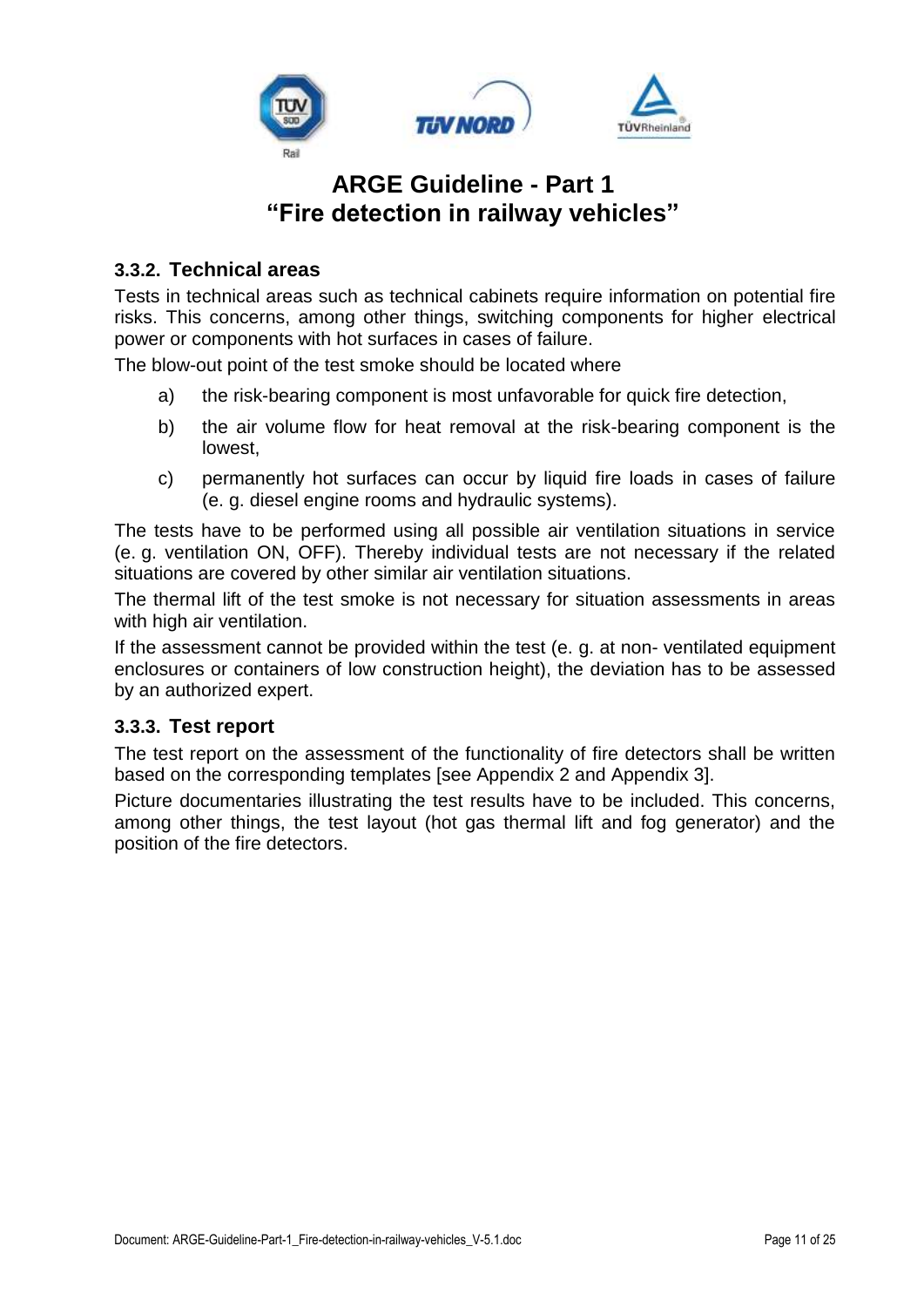

### <span id="page-11-0"></span>**4. Revisions of the Guideline**

ARGE is exclusively responsible for changes and updates of the Guideline as a result of technical discussions and exchange of experience. Current findings in connection with the application of the Guideline are taken into account.

The leading editorial work is supervised by TÜV SÜD.

TÜV NORD ensures the "4-eyes principle".

| <b>Editorial</b> | <b>TÜV SÜD Rail GmbH</b> | <b>TÜV NORD Systems GmbH &amp; Co.KG</b> |  |
|------------------|--------------------------|------------------------------------------|--|
| work:            | Schützenstraße 15-17     | <b>Große Bahnstraße 31</b>               |  |
|                  | <b>10117 Berlin</b>      | 22525 Hamburg                            |  |
|                  | Germany                  | Germany                                  |  |
|                  |                          |                                          |  |
|                  | <b>TÜV Rheinland AG</b>  |                                          |  |
|                  | <b>Am Grauen Stein</b>   |                                          |  |
|                  | 51105 Cologne            |                                          |  |
|                  | Germany                  |                                          |  |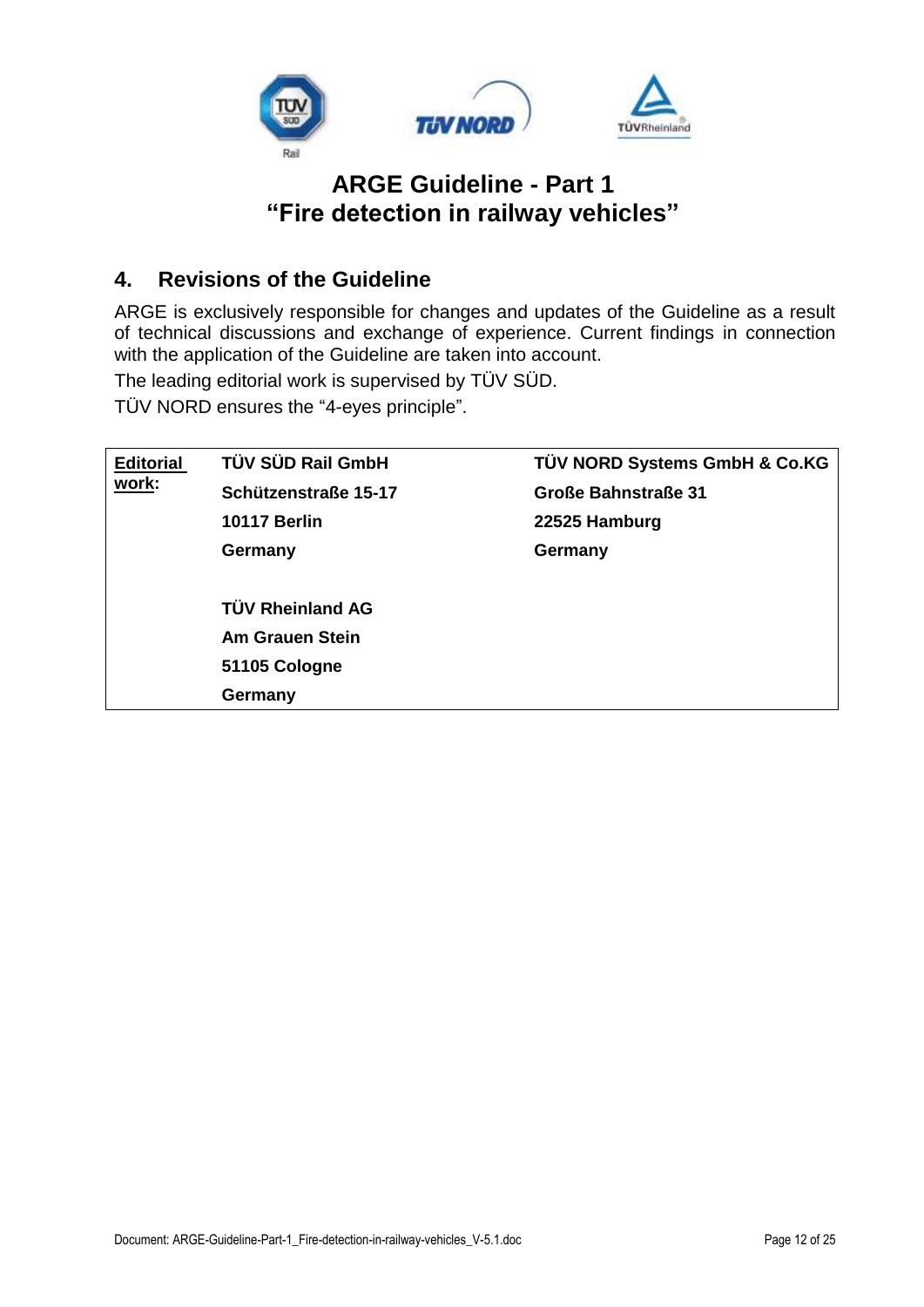

#### <span id="page-12-0"></span>**5. Literature references**

If necessary, the non-published documentation listed below can be viewed at TÜV NORD or TÜV SÜD Rail, due to internal analysis of the ARGE consortium.

- <span id="page-12-1"></span>/P-1/ Report about determining the simulation basic conditions for cold smoke tests for fire detection by smoke detectors.
- /P-2/ Report about performed fire tests for estimating the temperature development in places of installation for fire detection by heat detectors (e. g. technical cabinet).
- /P-3/ Test report Fire tests of ARGE consortium for validating the fire simulation programs FDS and Kobra 3D for proving the correct detector positioning (sense of temperature) in large places of installation (e. g. in engine room) and in mechanical equipment installed outside of the vehicle (e. g. in underfloor area).
- /P-4/ Assessment for identifying fog generation characteristics calibration of fog generators.
- /P-5/ Assessment for fire pan layout concerning thermal lift.
- /P-6/ Test report about the assessment of gas burner (Fa. Fogtec 10-2014)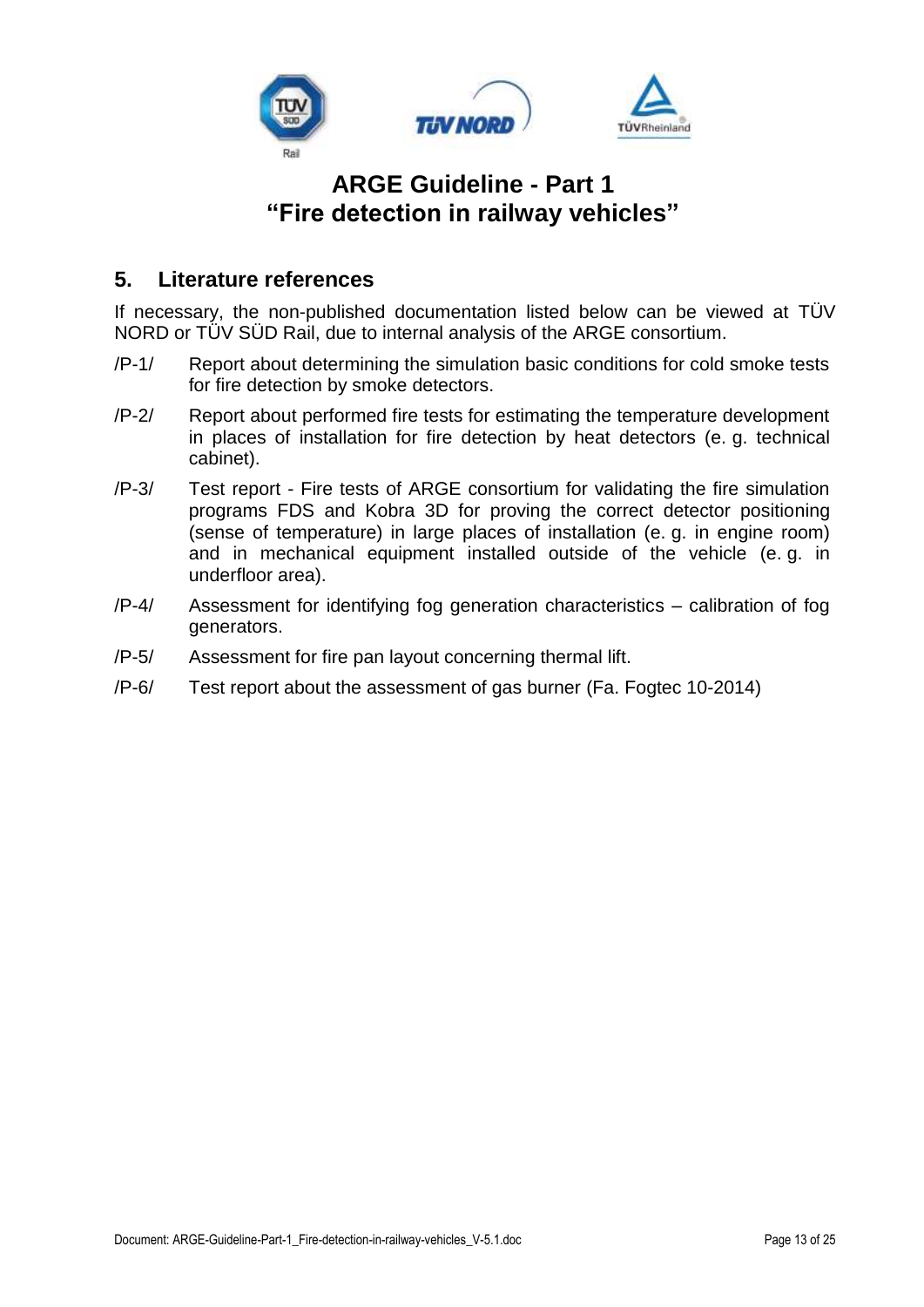

### **List of appendixes**

| Appendix 1 | Abbreviations, definitions and terms                                                                                                                                                                                        | 15 <sub>1</sub> |
|------------|-----------------------------------------------------------------------------------------------------------------------------------------------------------------------------------------------------------------------------|-----------------|
| Appendix 2 | Template F-1 "Result documentation of detection test"                                                                                                                                                                       | 16              |
| Appendix 3 | Template F-2 "Documentation of the detection test"                                                                                                                                                                          | 17              |
| Appendix 4 | Specification for test equipment for functional tests on fire<br>detectors                                                                                                                                                  | 18              |
| Appendix 5 | Generation of test fog for performing the functional test on fire<br>detectors (smoke detection)                                                                                                                            | 20              |
| Appendix 6 | Specification for fire detection positioning in small places of<br>installation/technical cabinets (temperature sensing)                                                                                                    | 23              |
| Appendix 7 | Specification for assessing detector positioning (temperature<br>sensing) in large places of installation (e. g. engine rooms) and<br>external technical equipment (e. g. underfloor areas) by numerical<br>fire simulation | 24              |
| Appendix 8 | Members (ARGE)                                                                                                                                                                                                              | 25              |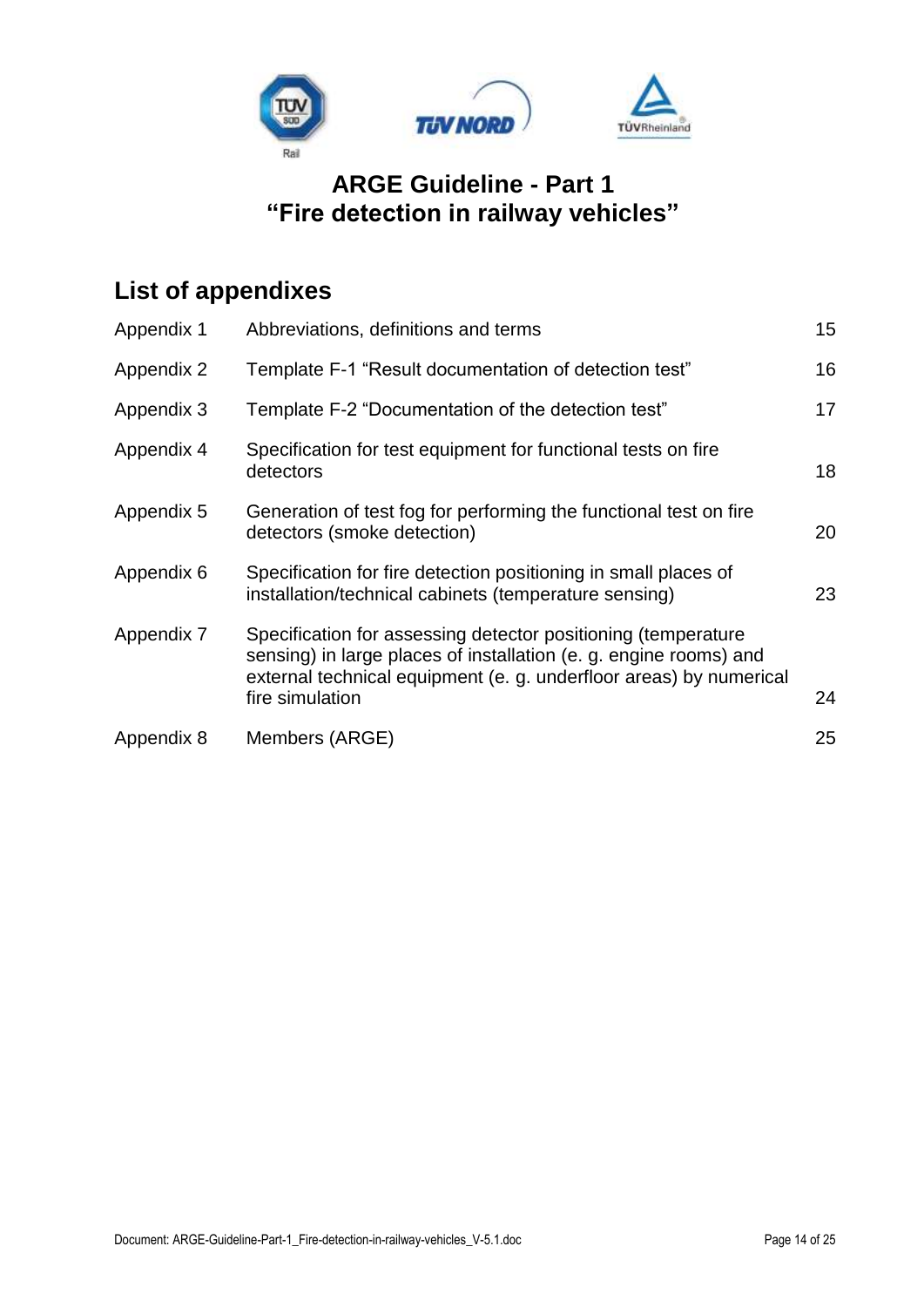

### <span id="page-14-0"></span>**Appendix 1 Abbreviations, definitions and terms**

#### **A) Abbreviations**

| ARGE | Arbeitsgemeinschaft-Brandbekämpfungstechnik – Consortium – Fire<br>detection technology |
|------|-----------------------------------------------------------------------------------------|
| TSI  | <b>Technical Specification for Interoperability</b>                                     |
| UIC. | UNION INTERNATIONALE DES CHEMINS DE FER - International<br>Union of Railways            |

#### **B) Definitions and terms**

Refer to **EN ISO 13943** Fire safety – Vocabulary and the **EN 54** standards.

| Areas with technical<br>equipment | Places of installation separated from passenger and staff areas for<br>electrical installations or machinery, which are not intended to be<br>accessible to passengers. These areas or containers housing<br>electrical or electronic components or equipment requiring<br>monitoring such as batteries, fire load carrying systems or engines. |
|-----------------------------------|-------------------------------------------------------------------------------------------------------------------------------------------------------------------------------------------------------------------------------------------------------------------------------------------------------------------------------------------------|
| Certificate                       | Document based on functional tests of the components regarding<br>defined basic conditions.                                                                                                                                                                                                                                                     |
| <b>Cross Acceptance</b>           | Mutual agreement of assessments or certificates with the same<br>intention.                                                                                                                                                                                                                                                                     |
| Fire detection system             | Total of all devices and components matched for functional<br>interaction.                                                                                                                                                                                                                                                                      |
| Flow condition                    | Operation-related air flow situation in a separated area (e. g. static<br>or dynamic ventilation), or an outside area.                                                                                                                                                                                                                          |
| Fog generator                     | Device producing an aerosol from a fluid for test purposes.                                                                                                                                                                                                                                                                                     |
| Mechanical equipment              | Technical or drive system installed inside, under or on top of<br>railway vehicles.                                                                                                                                                                                                                                                             |
| Place of installation             | Room or enclosure to house technical equipment such as technical<br>cabinets, equipment containers, roof interior.                                                                                                                                                                                                                              |
| Railway standards                 | Verified characteristic of a technical system, which is applicable in<br>railway vehicles.                                                                                                                                                                                                                                                      |
| Railway vehicles                  | These include all track-guided vehicles, such as railways,<br>tramways, cable railways, mine railways and magnetic levitation<br>railways.                                                                                                                                                                                                      |
| <b>Thermal lift</b>               | Convection flow generated by a heat source.                                                                                                                                                                                                                                                                                                     |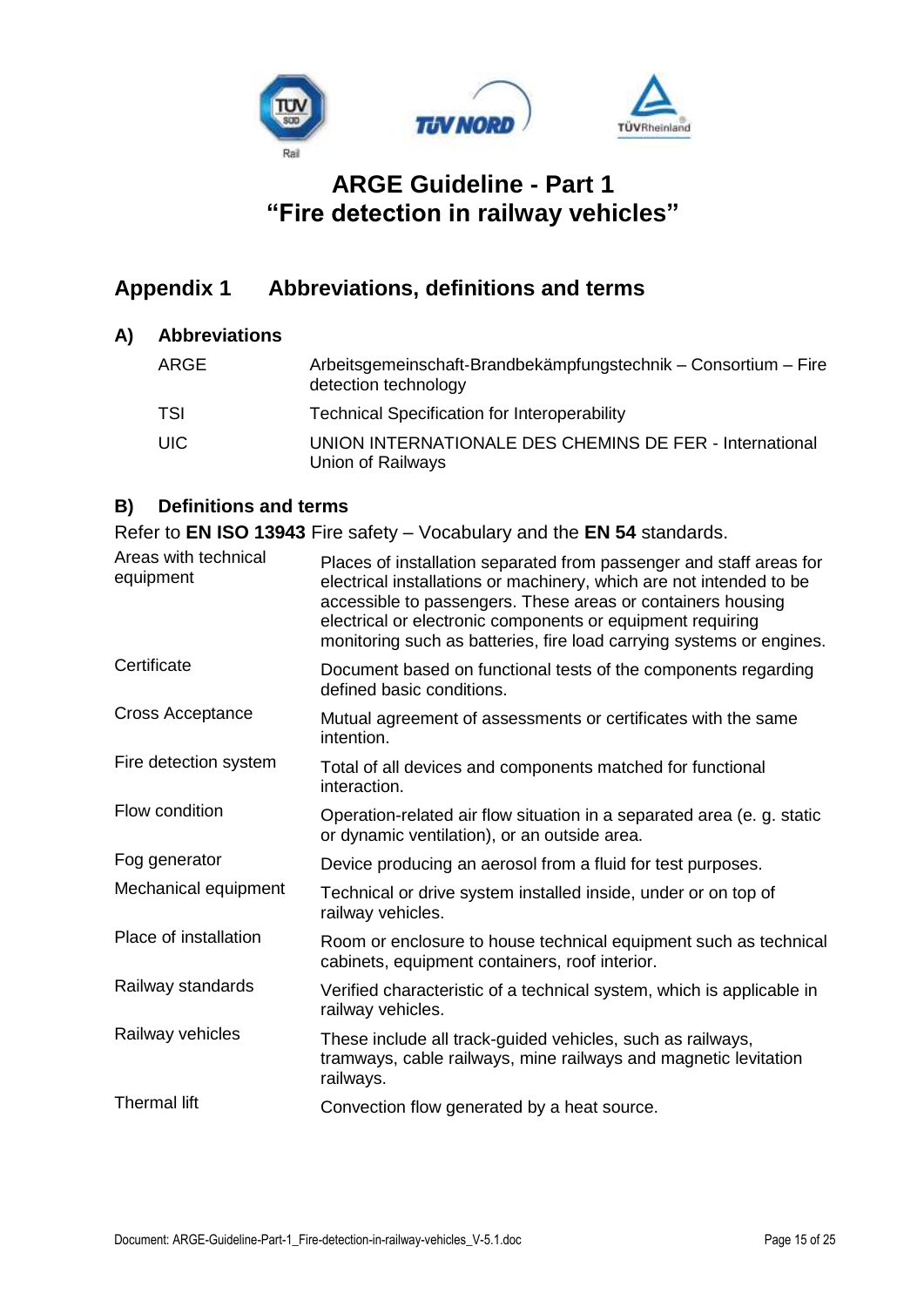

<span id="page-15-0"></span>

| <b>Appendix 2</b>                                                                                   |                                          |                      | <b>Template F-1 "Result documentation of detection test"</b> |                                           |                              |    |
|-----------------------------------------------------------------------------------------------------|------------------------------------------|----------------------|--------------------------------------------------------------|-------------------------------------------|------------------------------|----|
| <b>Order No.:</b>                                                                                   |                                          | <b>Document No.:</b> |                                                              |                                           | <b>Number of Appendixes:</b> |    |
|                                                                                                     |                                          |                      |                                                              | (depends on number of<br>performed tests) |                              |    |
| <b>Parameters</b>                                                                                   |                                          |                      | <b>Specifications</b>                                        |                                           |                              |    |
| Vehicle type                                                                                        |                                          |                      | e. g. electric locomotive                                    |                                           |                              |    |
| Vehicle design type                                                                                 |                                          |                      | e. g. RE 484                                                 |                                           |                              |    |
| Vehicle no.                                                                                         |                                          |                      |                                                              |                                           |                              |    |
|                                                                                                     | Type of fire detection system            |                      | e. g. smoke detector                                         |                                           |                              |    |
|                                                                                                     | Designation of fire detection system     |                      |                                                              |                                           |                              |    |
| Objection                                                                                           | direct safety of<br>passengers and staff |                      | indirect safety of<br>passengers and staff                   |                                           | object safety                |    |
|                                                                                                     | $\Box$                                   |                      | $\mathbf{\overline{x}}$                                      |                                           | 図                            |    |
| Confirmation of test equipment<br>characteristics (e. g. calibration<br>protocol)                   |                                          |                      |                                                              |                                           |                              |    |
| Generation of test fog for performing<br>the functional test on fire detectors<br>(smoke detection) |                                          |                      |                                                              |                                           |                              |    |
| <b>Established deficits</b>                                                                         |                                          |                      |                                                              |                                           |                              |    |
|                                                                                                     |                                          |                      |                                                              |                                           |                              |    |
|                                                                                                     |                                          |                      |                                                              |                                           |                              |    |
|                                                                                                     |                                          |                      | yes                                                          |                                           | in parts                     | no |
| <b>Requirement fulfilled</b>                                                                        |                                          |                      | П                                                            |                                           | П                            | П  |
| Additional tests are required                                                                       |                                          |                      | П                                                            |                                           |                              | □  |
| <b>Test date:</b>                                                                                   |                                          |                      | Name/signature:                                              |                                           |                              |    |

| Test date: |                                                                  | Name/signature: |
|------------|------------------------------------------------------------------|-----------------|
|            | expert for railway vehicle<br>equipment:                         |                 |
|            | responsible system<br>engineer for fire detection<br>technology: |                 |
|            | expert/assessor:                                                 |                 |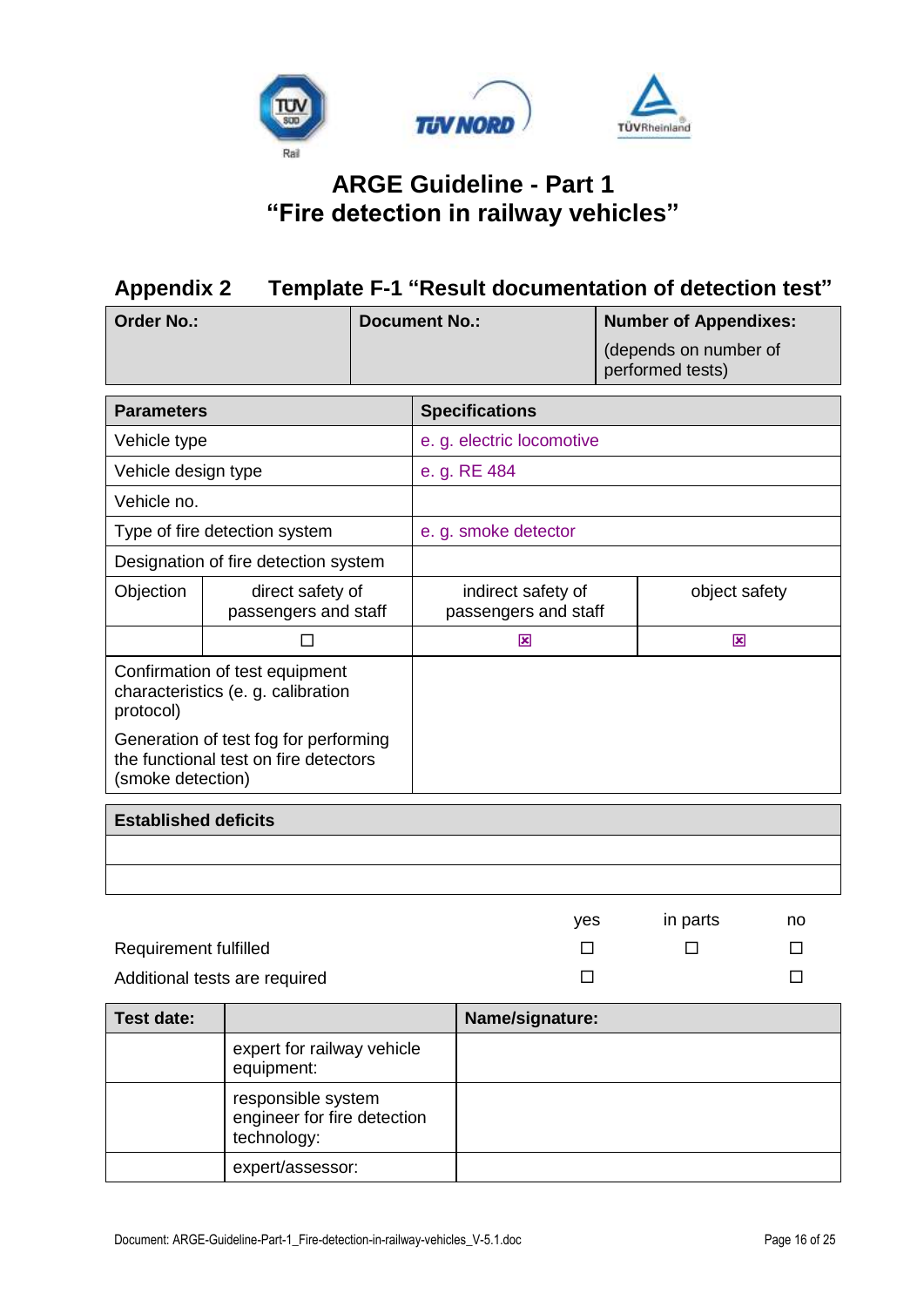

<span id="page-16-0"></span>

| <b>Appendix 3</b>                                | <b>Template F-2 "Documentation of the detection test"</b>                            |        |                    |        |     |   |
|--------------------------------------------------|--------------------------------------------------------------------------------------|--------|--------------------|--------|-----|---|
| <b>Order No.:</b>                                | <b>Document No.:</b>                                                                 |        |                    |        |     |   |
| Test no.                                         | xy                                                                                   |        |                    |        |     |   |
| <b>Testing time</b>                              | 0:00                                                                                 |        |                    |        |     |   |
| <b>Test object</b>                               | pre-series vehicle for system specification                                          |        |                    |        |     |   |
| <b>Basic test conditions</b>                     | static conditions                                                                    | ⊠      | dynamic conditions |        |     | □ |
| Position marked in vehicle layout drawing        |                                                                                      |        |                    |        |     |   |
| Legend:                                          | $\mathbb{O}$ : detector                                                              |        | ⊗: fire location   |        |     |   |
| Example:                                         |                                                                                      |        |                    |        |     |   |
|                                                  |                                                                                      |        | 0                  |        |     |   |
|                                                  |                                                                                      |        |                    |        |     |   |
| <b>Test objective</b>                            | smoke detection:                                                                     | 図      | detector type:     |        |     |   |
|                                                  | hot gas detection:                                                                   | $\Box$ | detector type:     |        |     |   |
| Position of the detector(s)                      | position (number) marked in layout drawing and height information, if<br>necessary   |        |                    |        |     |   |
|                                                  | <b>Explanation:</b> detector (1, 2, 3) in light strip, mounted during<br>the tests   |        |                    |        |     |   |
| Position of the fog generator                    | position marked in layout drawing                                                    |        |                    |        |     |   |
|                                                  | <b>Explanation:</b> thermal lift of the fog in areas for luggage and<br>folded seats |        |                    |        |     |   |
| Thermal lift of the fog                          | thermal lift (chimney)                                                               |        | on                 | $\Box$ | off | ⊠ |
|                                                  | thermal lift (pan)                                                                   |        | on                 | □      | off | ⊠ |
|                                                  | reheater                                                                             |        | on                 | 区      | off | П |
| Ventilation in the object or in                  | ventilation monitoring area                                                          |        | on                 | 区      | off | П |
| operation in the appropriate<br><b>HVAC unit</b> | ventilation incident area                                                            |        | on                 | 区      | off | □ |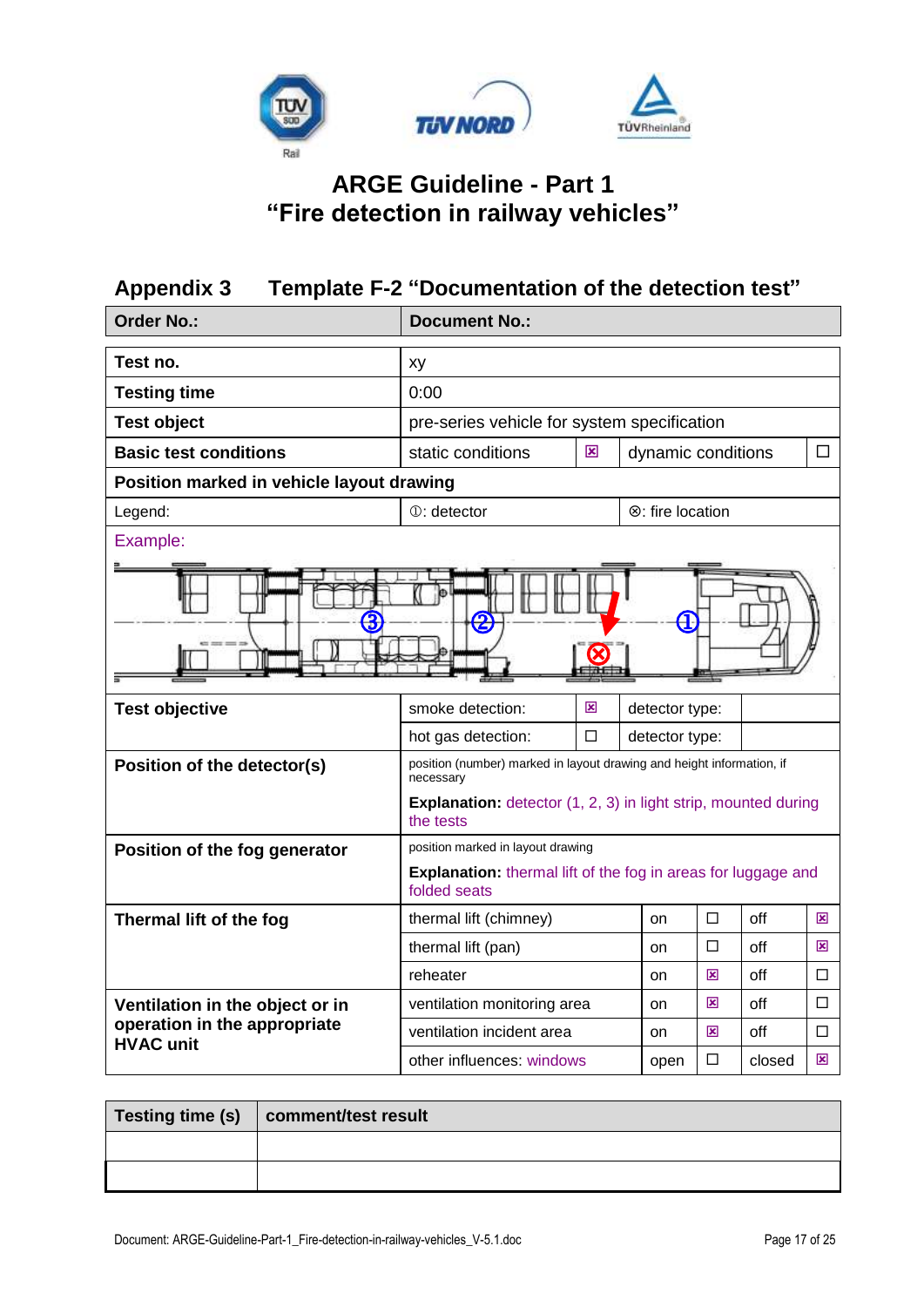

### <span id="page-17-0"></span>**Appendix 4 Specification for test equipment for functional tests on fire detectors**

**Thermal lift – Test in passenger and staff areas**



**Figure 2: Test equipment with methanol tank (above) or gas burner (below) /P6/**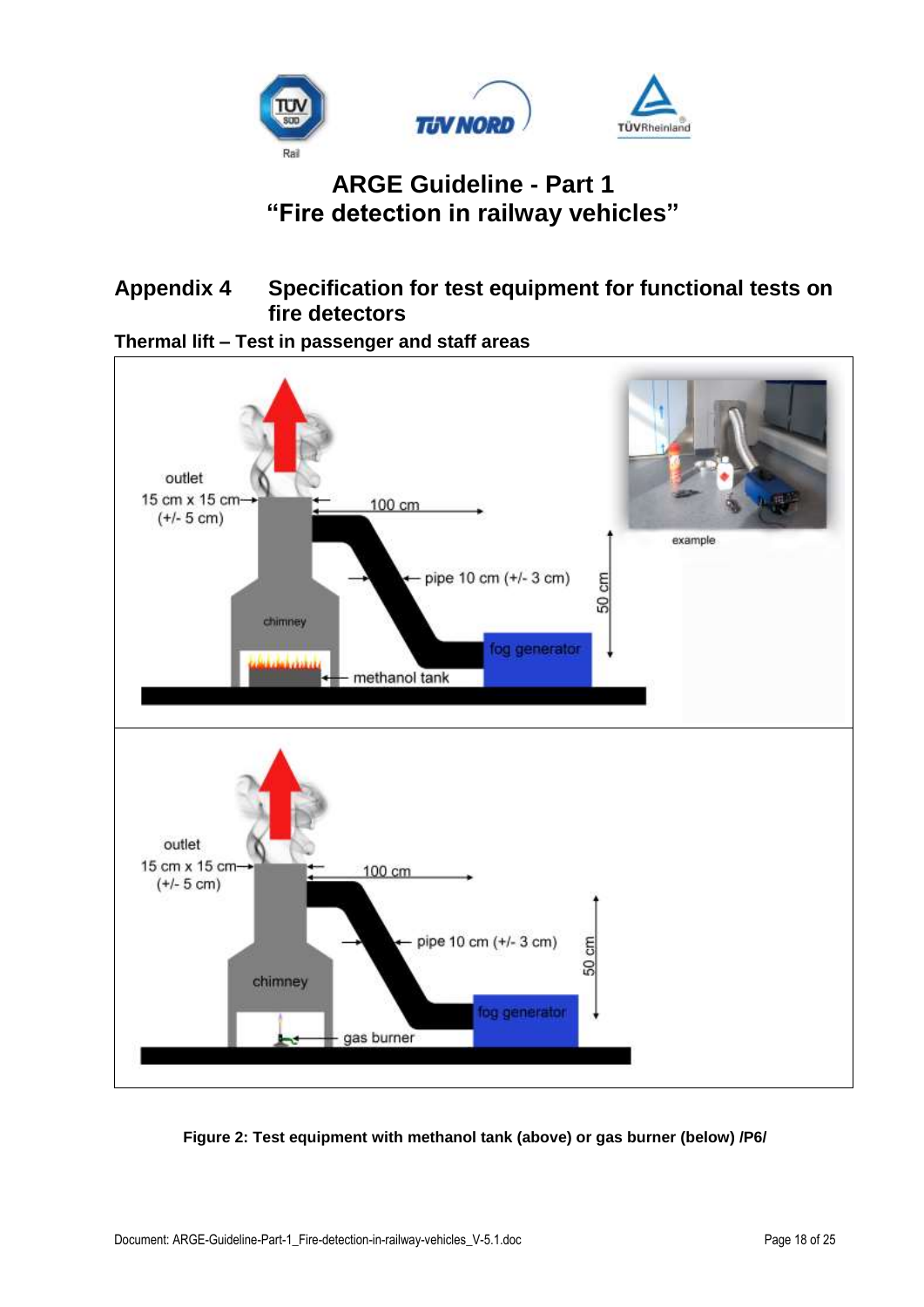

Technical specification of the methanol tank for fire test in passenger area:

- square shaped metal tank with a surface area not greater than 500 cm<sup>2</sup> (Attention: it is recommended to use a smaller surface area under conservative aspects) chimney outlet not greater than 400 cm².
- to avoid heat transmission to the supporting surface, 2 to 5 cm high legs or other measures are necessary (e. g. heat insulated base), precise observance of the stability especially for tests during vehicle running.
- the tank should be filled between 0.5 and 1 cm (this corresponds to a minimum fire duration of one minute).
- when the test is finished or interrupted the tank should be closed with a nonflammable plate  $\rightarrow$  fire fighting with deoxygenation
- Note: attention on potential risk for running vehicles.

Technical specification of the gas burner for fire test in passenger area:

• the gas burner must provide a power of 2.9 kW independent from the used gas.

Note: if the gas content decreases the power of 2.9 kW will not be reached. In case of a marginal detection time (e. g. 65 s) the test must be repeated with a full gas cartridge.



**Figure 3: Picture test equipment gas burner /P6/**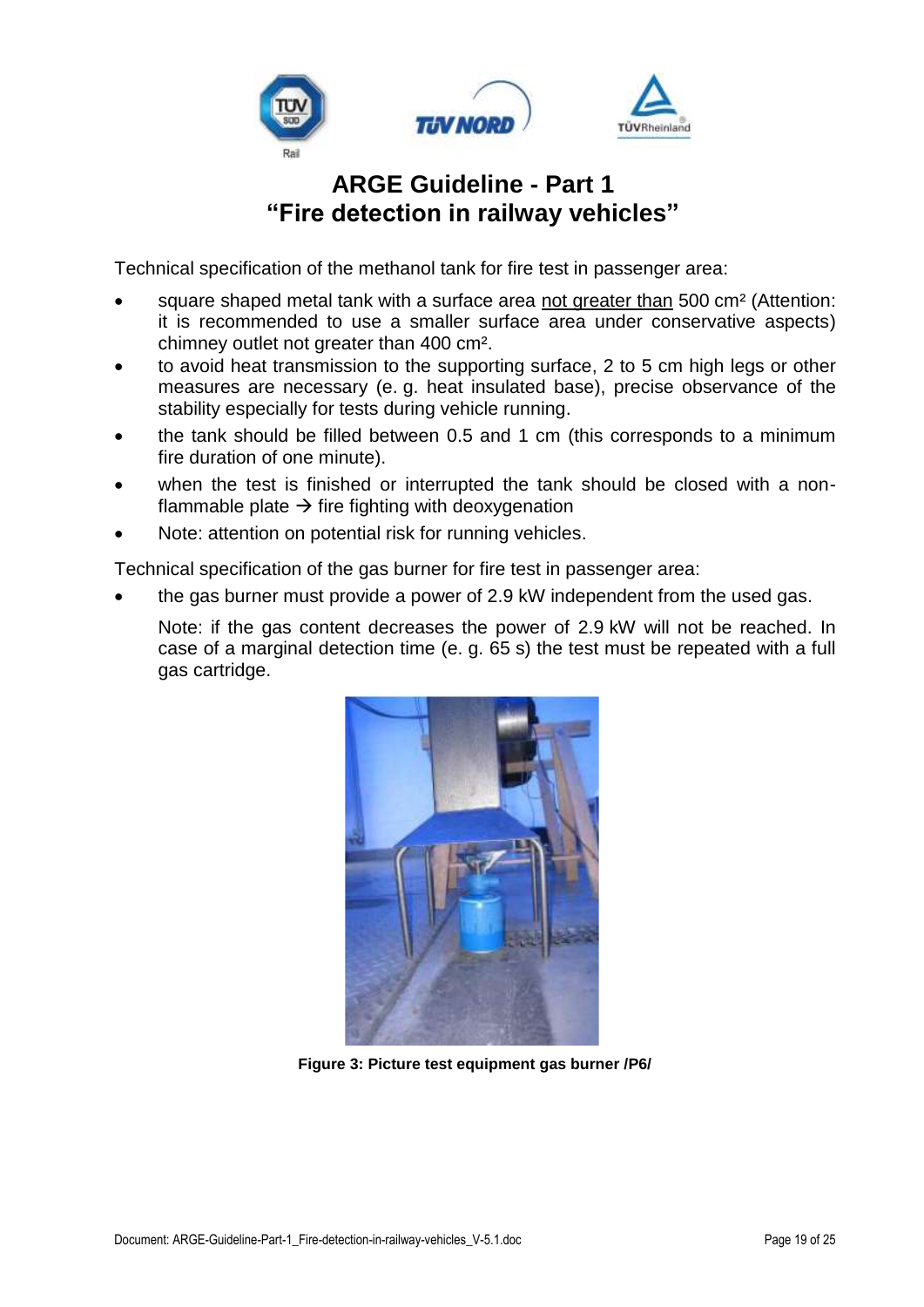

### <span id="page-19-0"></span>**Appendix 5 Generation of test fog for performing the functional test on fire detectors (smoke detection)**

With a fog generator, the volume of test fog described below is generated. This requires the fluid consumption of the fog generator to produce the required volumes of fog. This is done by a recorded calibration of measurement equipment (consumption measuring). The calibration must be performed in the location of the smoke tests (an identical power supply system is important). In terms of smoke tests the calibration of the fog generator must be performed every test day and test location.

If different intensity levels cannot be set, the required fog volume is to be produced by setting intervals for blow-out and stops.

| Fog volume/fog duration                                                                                                                  |                                               |  |  |  |
|------------------------------------------------------------------------------------------------------------------------------------------|-----------------------------------------------|--|--|--|
| Passenger and staff areas (release time at most 1 minute):                                                                               |                                               |  |  |  |
| Fog duration:                                                                                                                            | 60 seconds with a total of 10 ml $(+/- 1$ ml) |  |  |  |
| Including                                                                                                                                | 30 seconds with a total of 4 ml $+/-$ 0.5 ml  |  |  |  |
|                                                                                                                                          | 30 seconds with a total of 6 ml +/- 0.5 ml    |  |  |  |
| Place of installation (release time at most 2 minutes):                                                                                  |                                               |  |  |  |
| In non-ventilated or passive ventilated areas (e. g. technical cabinets or machine rooms) a fog<br>heater is necessary [see Appendix 5]. |                                               |  |  |  |
| Test duration:                                                                                                                           | 120 seconds with a total of 15 ml $+/-$ 1 ml  |  |  |  |

Smaller amounts of fog must be evaluated as conservative, whereas the defined release times must not be exceeded.

In case of exceeding the release time  $($  > 60 sec) consider, if there are active software configurations (e. g. special evaluation data in combination with comparison of fire models) with respect to avoiding spurious alarm and which can be switched off by "revision circuit". (The artificial fog produced by the smoke generator could be prevented as illusion).

#### Note the following aspects:

Smoke tests with an active revision circuit may only be performed under the following conditions:

- no change of alarm delay
- no change of sensitivity adjustment.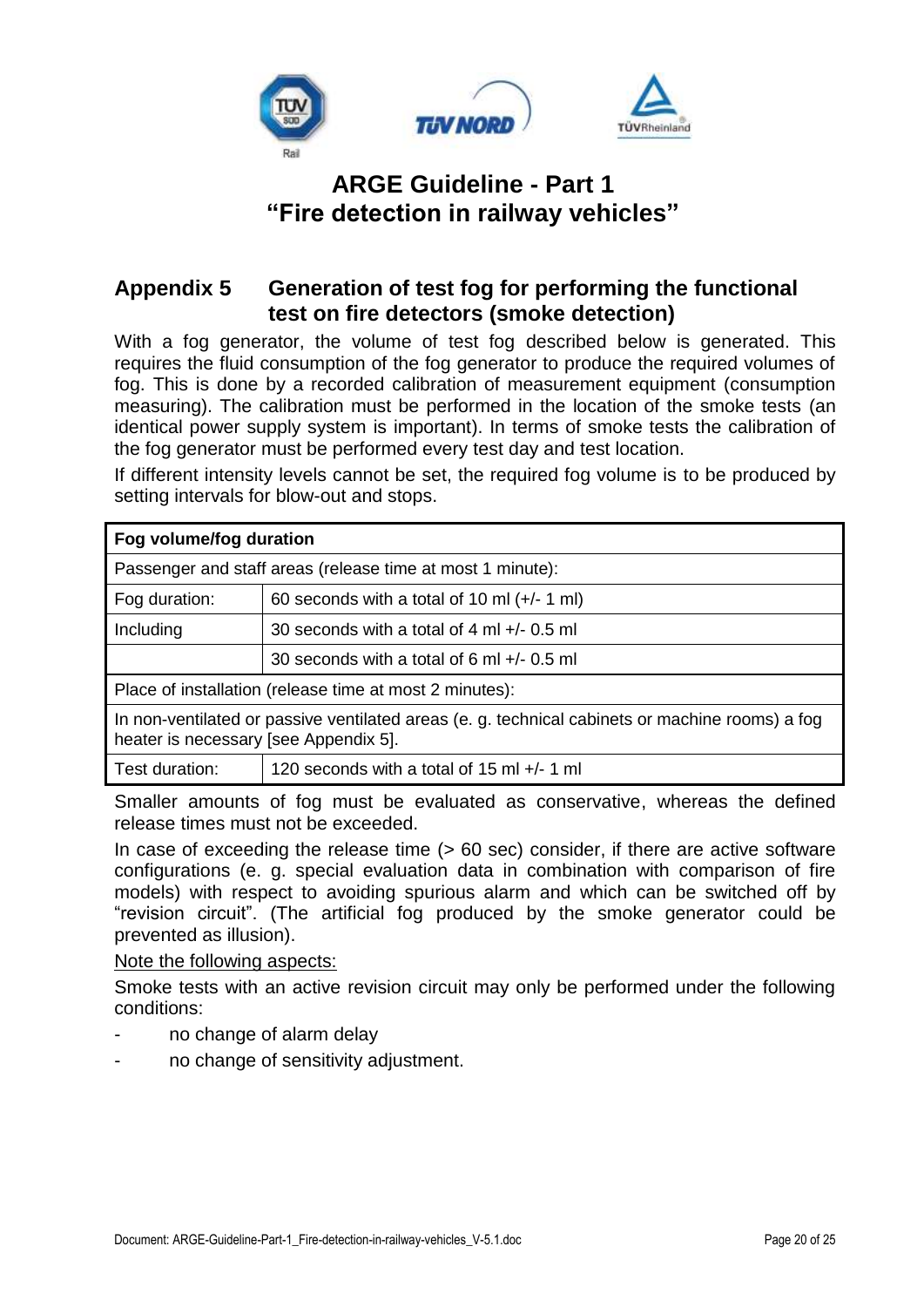

#### **Calibration of measurement equipment (fog generator) – measuring methods of fluid consumption:**

One of the following measuring methods must be applied for the relevant level settings (if available) of the fog generator.

Example template:

| <b>Parameters</b>    | <b>Specifications</b> |
|----------------------|-----------------------|
| Fog generator        |                       |
| Model No.            |                       |
| Level setting option |                       |
| Fluid                |                       |
| Measuring method     |                       |

#### **Method a)**

- 1. Fluid aspiration from a measuring cup during a selected time, e. g. 2 minutes
- 2. Operation of the machine with a fluid volume e. g. of *20 ml* with time measurement

Based on time and fluid volume, the fluid consumption in ml/min is calculated. This results in the necessary level setting for the simulation during 1 minute in passenger areas or more than 2 minutes in technical areas. **(In contrast, in technical areas with combustion engines the response time may not exceed a duration of 60 seconds because of the risk of a high extent of damage.)**

Note: A different quality of the public power supply influences the function of the generator. That requires a new calibration in case of location change, change of mains operation or generator operation i. e. change of power supply.

#### **Example template**

| <b>Level setting</b> | <b>Measuring time [s]</b> | <b>Fluid volume [ml]</b> | <b>Consumption</b><br>[ml/min] |  |
|----------------------|---------------------------|--------------------------|--------------------------------|--|
|                      |                           |                          |                                |  |
|                      |                           |                          |                                |  |

Date: Test performer: Signature: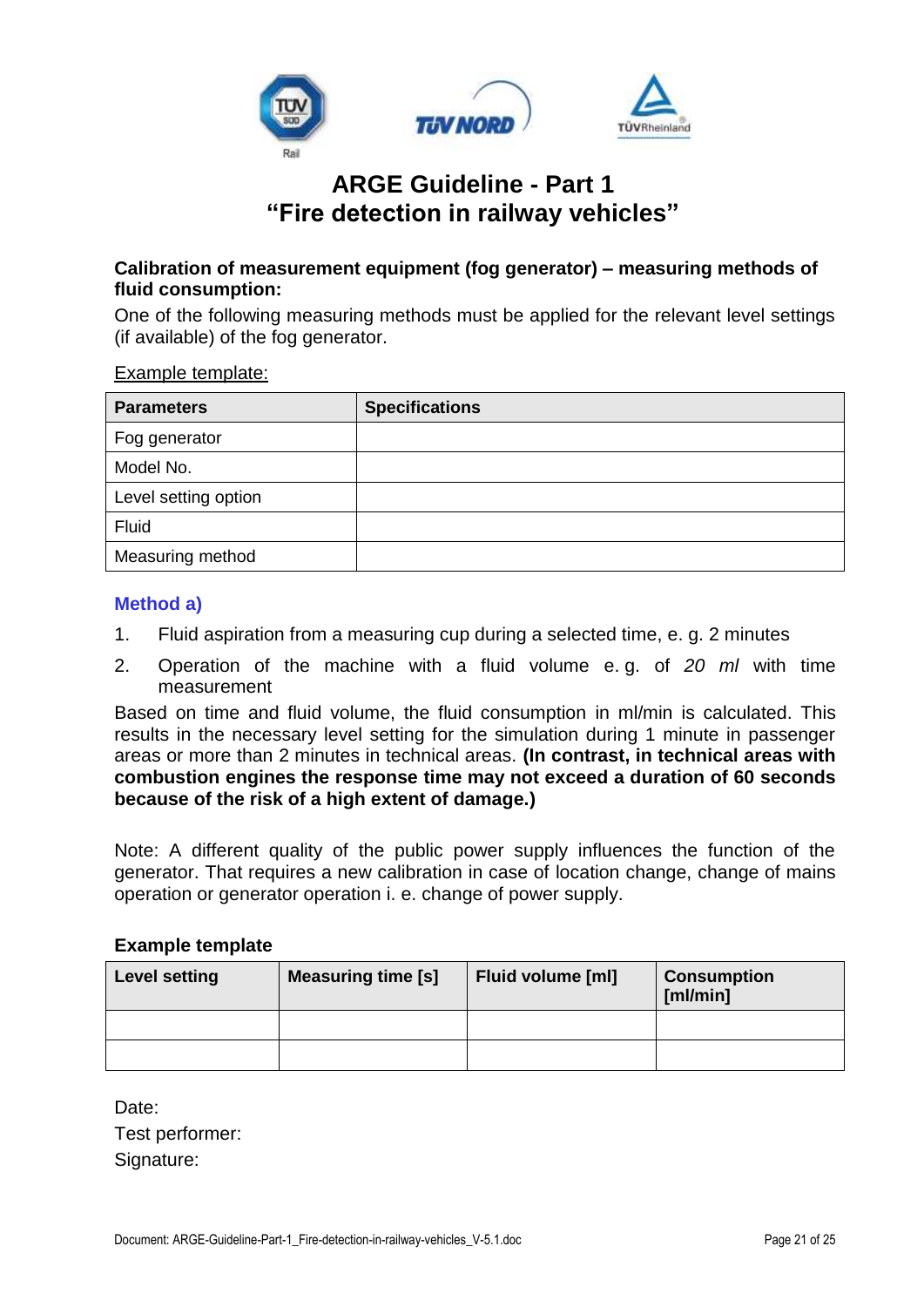

#### **Method b)**

The table of densities below displays the values for the fluid (e. g. Regular-Fog by Look Solutions) in milliliters and grams. The values in the table are determined by practical tests and therefore they can be verified. The measurements have determined how many grams of the fluid equal to which amount in milliliters. Different fluids require a new measurement.

| Table of densities       |      |      |       |       |        |  |  |
|--------------------------|------|------|-------|-------|--------|--|--|
| <b>Weight [g]</b>        |      | 5    | 10    | 50    | 100    |  |  |
| <b>Fluid volume [ml]</b> | 0.94 | 4.70 | 9.40  | 47.00 | 94.00  |  |  |
|                          |      |      |       |       |        |  |  |
| <b>Fluid volume [ml]</b> |      | 5    | 10    | 50    | 100    |  |  |
| <b>Weight [g]</b>        | 1.08 | 5.41 | 10.82 | 54.10 | 108.20 |  |  |

#### **Procedure of this method:**

A measuring cup is placed on a balance and then the scale is set to "zero". Then 200 g (equals 188 ml) of fluid is weighed and filled into the cup. Subsequently the fog generator is set to an arbitrary level (e. g. level 15 at "Viper NT"). To reduce measuring errors the fog generator shall generate fog for 120 seconds.

With the table of densities as shown above the correct "consumption" of the fog fluid can be calculated in milliliters. This value has to be compared with those given in this appendix. If a predetermined value is not reached, a different level has to be selected at the fog generator and then the procedure has to be repeated until the defined values in appendix 5 are reached.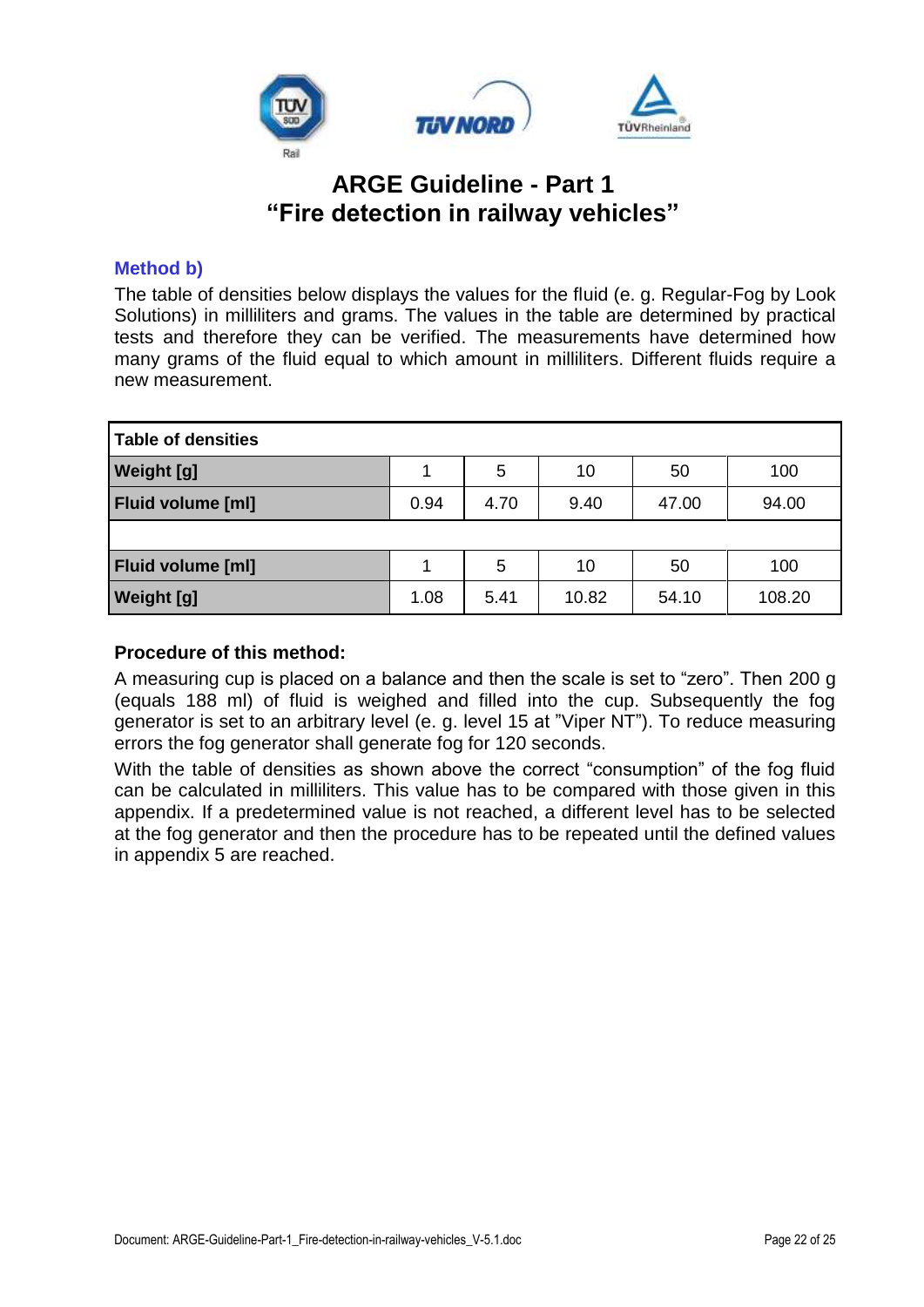

### <span id="page-22-0"></span>**Appendix 6 Specification for fire detection positioning in small places of installation/technical cabinets (temperature sensing)**

- 1. In enclosed and non-ventilated places of installation there will be only a limited burning. Installation requirement: above potential ignition sources up to approx. 0.5 m.
- 2. In static ventilated places of installation, a burning occurs with normal thermal lift conditions. Installation requirement: above potential ignition sources up to approx. 2 m or in the ceiling area of the room.
- 3. In intensely ventilated places of installation, a burning occurs with deflected thermal lift conditions. Installation requirement: at the lower outlet edge of the air outlet.
- 4. If places of installation include extensive obstructions or separating elements, the fire detectors have to be placed in fire risk areas underneath these places of installation. In forced ventilated areas a separate positioning of detectors is not necessary.

In Addition, installation requirement depends on maintaining the required function of the components installed.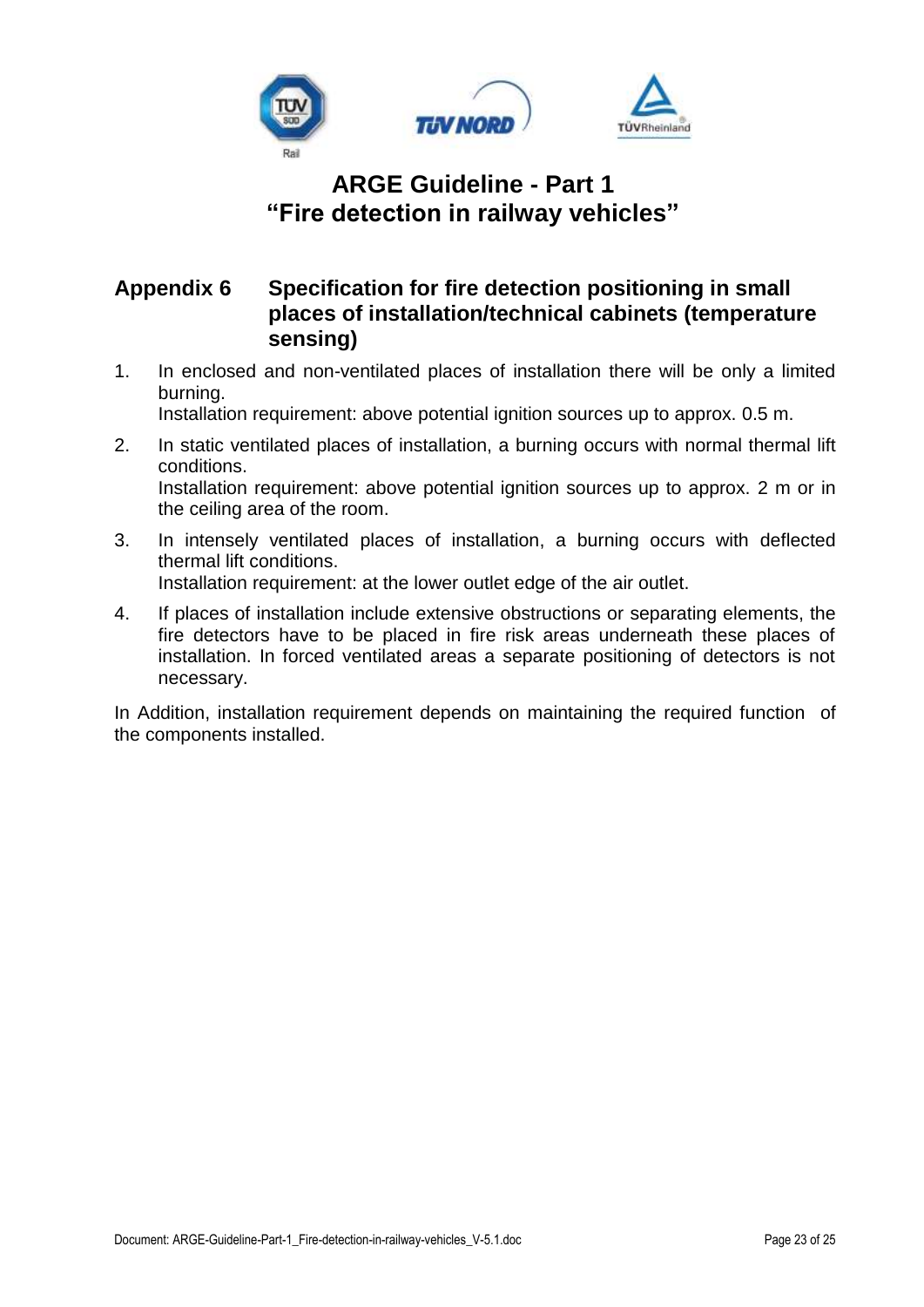

### <span id="page-23-0"></span>**Appendix 7 Specification for assessing detector positioning (temperature sensing) in large places of installation (e. g. engine rooms) and external technical equipment (e. g. underfloor areas) by numerical fire simulation**

- 1. The numerical fire simulations have to be performed with a field model (Kobra 3D or FDS). For the assessment, fully physical fire models or zone models are not suitable. For defining models see "Technical report TB 04/01 of vfdb – engineering guide for fire prevention methods". In numerical fire simulations, the flow conditions have to be considered for the positioning of fire detectors.
- 2. For the assessment, the models FDS and Kobra 3D have been validated by real fire tests /P-3/. The application of other models requires the validation by an independent assessment body specialized for fire safety in railway vehicles.
- 3. For the fire simulation, the basic conditions have to be exactly defined and described for the respective application. Especially the heat release rate (thermal power), the heat transmission on surrounding components of the fire area and installed equipment as well as the ventilation conditions in the area have to be taken into account.
- 4. At least two fire scenarios have to be calculated for places of installation of combustion engines:
	- 1. Spray fire by rupture of an injection line with a heat release rate which corresponds to the released fuel volume per time of the respective engine. Example: underfloor motor – leak in an injection line: 0.0033 l/s
	- 2. Pool fire with an area of 0.25 m² below the motor (heat release rate 347 kW for diesel fuel). For other places of installation, the fire scenarios must be discussed and agreed by an assessor.
- 5. When interpreting the results of the simulation, note the following aspects for the spatial arrangement of the detectors:
	- For the assessment, the temperature distribution of 2 min after the beginning of the simulation is important. Deviating from this, in technical areas with combustion engines the response time may not exceed a duration of 60 seconds because of the risk of a high extent of damage.
	- The release temperature of the sensor should be 80 % of the calculated temperature at the detector position.